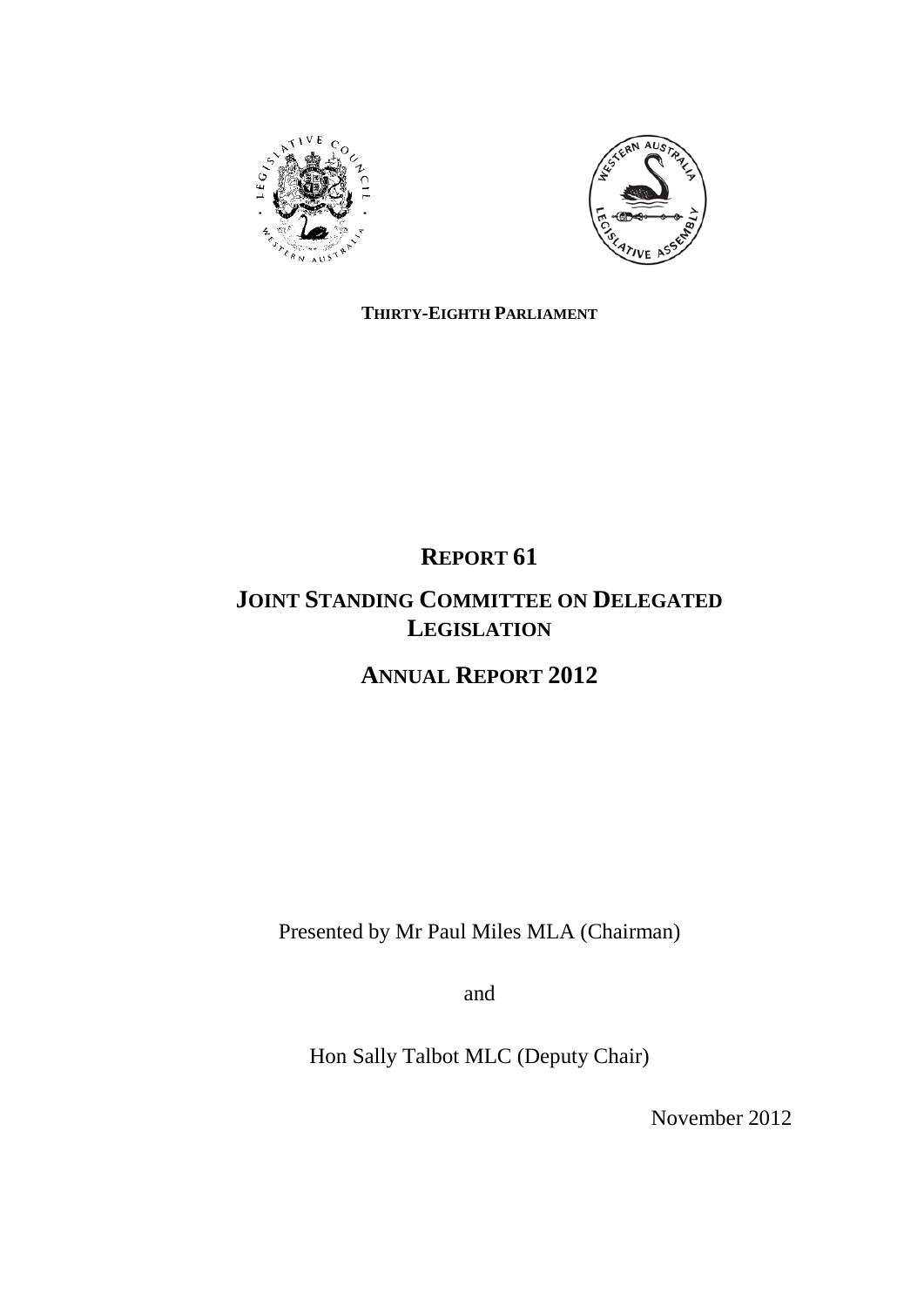## **JOINT STANDING COMMITTEE ON DELEGATED LEGISLATION**

#### **Date first appointed**

28 June 2001

# **Terms of Reference**

The following is an extract from Schedule 1 of the Legislative Council Standing Orders:

#### **3. Joint Standing Committee on Delegated Legislation**

- 3.1 A *Joint Standing Committee on Delegated Legislation* is established.
- 3.2 The Committee consists of 8 Members, 4 of whom are appointed from each House. The Chairman must be a Member of the Committee who supports the Government.
- 3.3 A quorum is 4 Members of whom at least one is a Member of the Council and one a Member of the Assembly.
- 3.4 A report of the Committee is to be presented to each House by a Member of each House appointed for the purpose by the Committee.
- 3.5 Upon its publication, whether under section 41(1)(a) of the *Interpretation Act 1984* or another written law, an instrument stands referred to the Committee for consideration.
- 3.6 In its consideration of an instrument, the Committee is to inquire whether the instrument
	- (a) is authorized or contemplated by the empowering enactment;
	- (b) has an adverse effect on existing rights, interests, or legitimate expectations beyond giving effect to a purpose authorized or contemplated by the empowering enactment;
	- (c) ousts or modifies the rules of fairness;
	- (d) deprives a person aggrieved by a decision of the ability to obtain review of the merits of that decision or seek judicial review;
	- (e) imposes terms and conditions regulating any review that would be likely to cause the review to be illusory or impracticable; or
	- (f) contains provisions that, for any reason, would be more appropriately contained in an Act.
- 3.7 In this clause -

"**adverse effect**" includes abrogation, deprivation, extinguishment, diminution, and a compulsory acquisition, transfer, or assignment;

"**instrument**" means -

- (a) subsidiary legislation in the form in which, and with the content it has, when it is published;
- (b) an instrument, not being subsidiary legislation, that is made subject to disallowance by either House under a written law;

"**subsidiary legislation**" has the meaning given to it by section 5 of the *Interpretation Act 1984*.

#### **Members**

Mr Paul Miles MLA (Chairman) Mr Andrew Waddell MLA Hon Sally Talbot MLC (Deputy Chair) Mr Vincent Catania MLA Hon Alyssa Hayden MLC Hon Jim Chown MLC Ms Janine Freeman MLA Hon Helen Bullock MLC

#### **Staff**

Suzanne Veletta, Advisory Officer Anne Turner, Advisory Officer (Legal)

Felicity Mackie, Advisory Officer (Legal) Talweez Senghera, Committee Clerk

#### **Address**

Parliament House, Perth WA 6000, Telephone (08) 9222 7222 delleg@parliament.wa.gov.au Website: http://www.parliament.wa.gov.au

**ISBN 978-1-922047-28-1**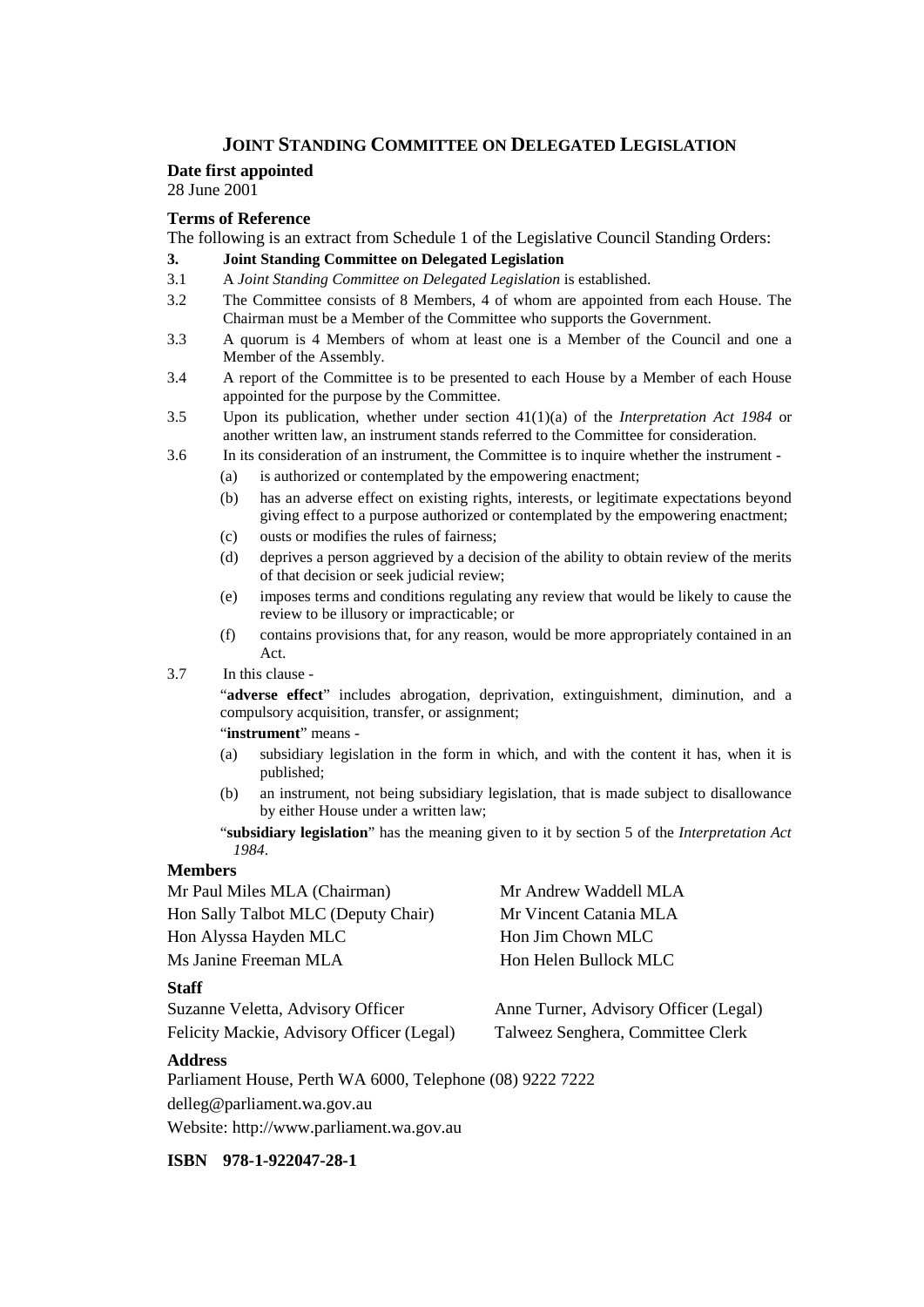### **Government Response**

This Report is subject to Standing Order 191(1):

*Where a report recommends action by, or seeks a response from, the Government, the responsible Minister or Leader of the House shall provide its response to the Council within not more than 2 months or at the earliest opportunity after that time if the Council is adjourned or in recess.*

The two-month period commences on the date of tabling.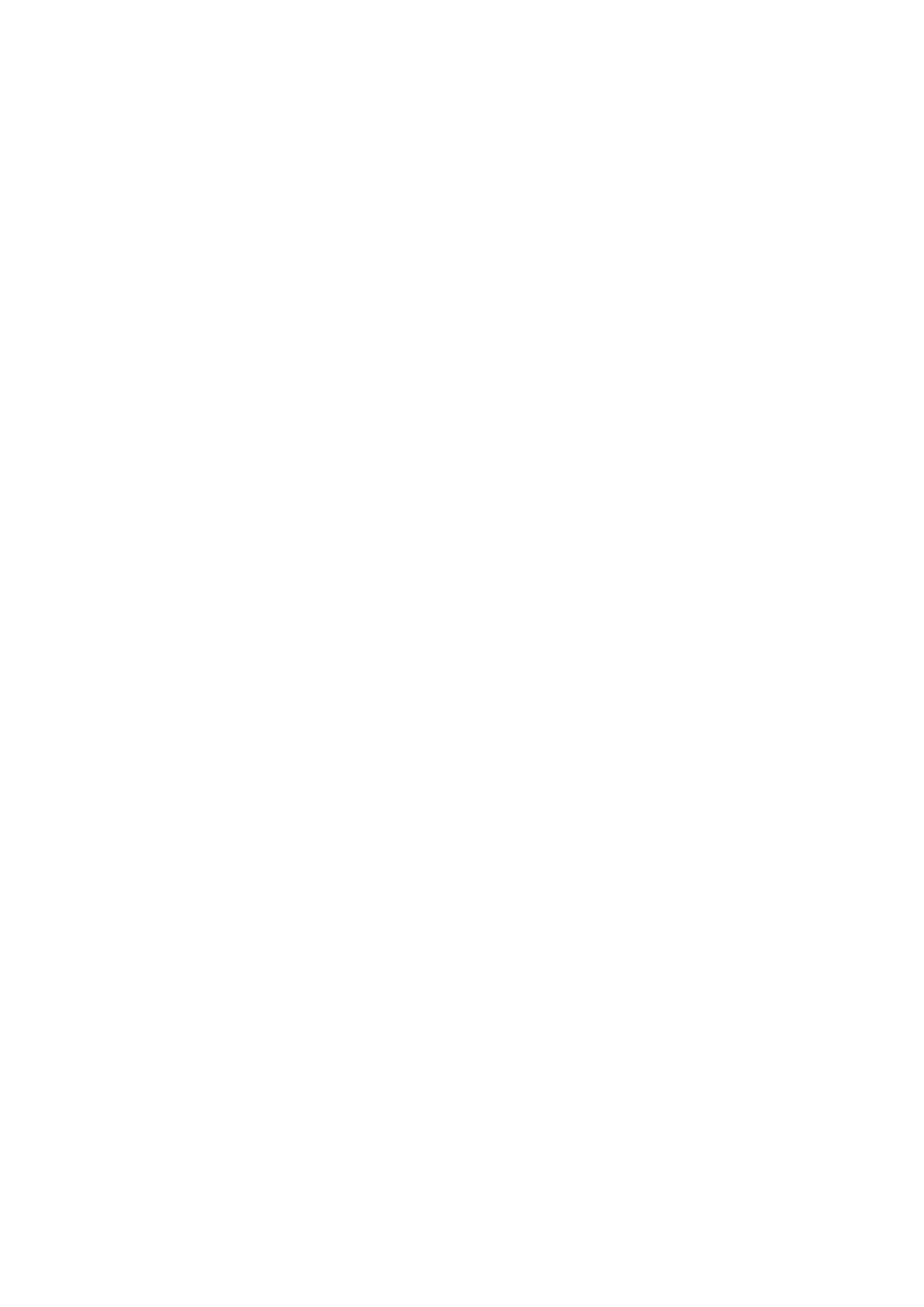# **CONTENTS**

|                | <b>GOVERNMENT RESPONSE</b>                                                        |  |  |  |
|----------------|-----------------------------------------------------------------------------------|--|--|--|
|                |                                                                                   |  |  |  |
|                |                                                                                   |  |  |  |
|                |                                                                                   |  |  |  |
|                |                                                                                   |  |  |  |
| $\mathbf{1}$   |                                                                                   |  |  |  |
|                |                                                                                   |  |  |  |
| $\overline{2}$ |                                                                                   |  |  |  |
|                |                                                                                   |  |  |  |
|                |                                                                                   |  |  |  |
|                |                                                                                   |  |  |  |
| 3              |                                                                                   |  |  |  |
|                | Shire of Kellerberrin Parking and Parking Facilities Local Laws 2011 (Report 47), |  |  |  |
|                | Town of Kwinana Extractive Industries Local Law 2011 (Report 48), Town of         |  |  |  |
|                | Bassendean Repeal Local Law 2010 and Town of Bassendean Dust and Sand             |  |  |  |
|                | Local Law 2011 (Report 51), Mindarie Regional Council Standing Orders             |  |  |  |
|                | Amendment Local Law 2012 (Report 53), City of Bayswater Standing Orders           |  |  |  |
|                | Local Law 2012 (Report 54), Shire of Broomehill-Tambellup Removal of              |  |  |  |
|                | Refuse, Rubbish and Disused Materials Local Law 2012 (Report 57), City of         |  |  |  |
|                | Vincent Dogs Amendment Local Law No. 2 2012 (Report 58), City of Subiaco          |  |  |  |
|                | Meeting Procedures Local Law 2012 (Report 59), City of Nedlands Parking           |  |  |  |
|                |                                                                                   |  |  |  |
|                |                                                                                   |  |  |  |
|                | Hospital Parking Fees: Queen Elizabeth II Medical Centre (Delegated Site)         |  |  |  |
|                | Amendment By-laws (No. 2) 2011, Royal Perth Hospital Amendment By-laws            |  |  |  |
|                | $(No. 2)$ 2011, Women's and Children's Hospitals Amendment By-laws (No. 2)        |  |  |  |
|                | 2011, Fremantle Hospital Amendment By-laws (No. 2) 2011, Osborne Park             |  |  |  |
|                |                                                                                   |  |  |  |
|                |                                                                                   |  |  |  |
|                | The Ability to Conduct Electronic Meetings and the Trial of iPads by Committee    |  |  |  |
|                |                                                                                   |  |  |  |
| $\overline{4}$ |                                                                                   |  |  |  |
|                |                                                                                   |  |  |  |
|                |                                                                                   |  |  |  |
| 5              |                                                                                   |  |  |  |
|                |                                                                                   |  |  |  |
| 6              |                                                                                   |  |  |  |
|                |                                                                                   |  |  |  |
|                | Activities on Thoroughfares and Public Places and Trading Local Laws  17          |  |  |  |
|                |                                                                                   |  |  |  |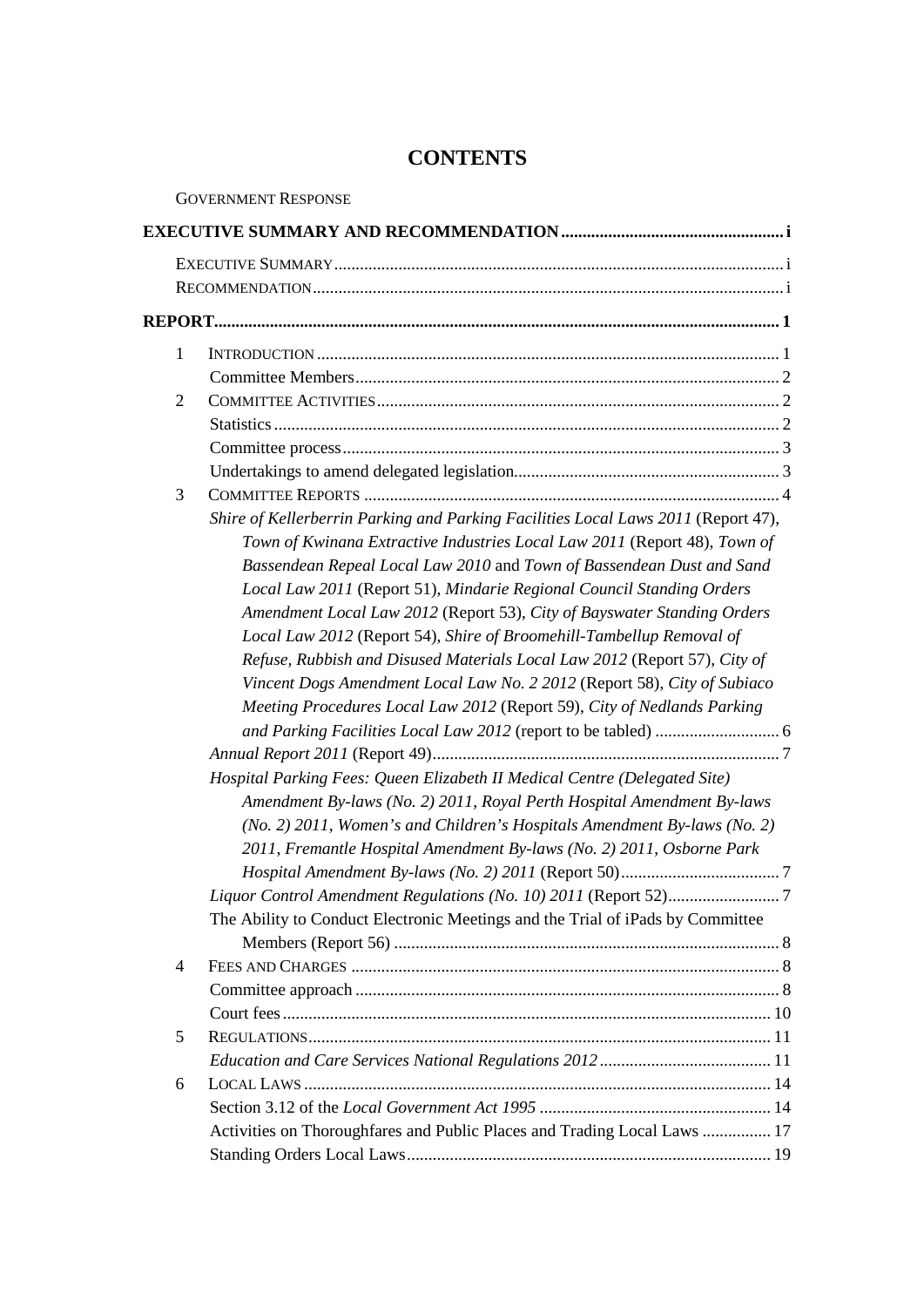| $\tau$ |  |
|--------|--|
| 8      |  |
|        |  |

APPENDIX 1 SECTION 3.12 OF THE *LOCAL GOVERNMENT ACT 1995* ...................31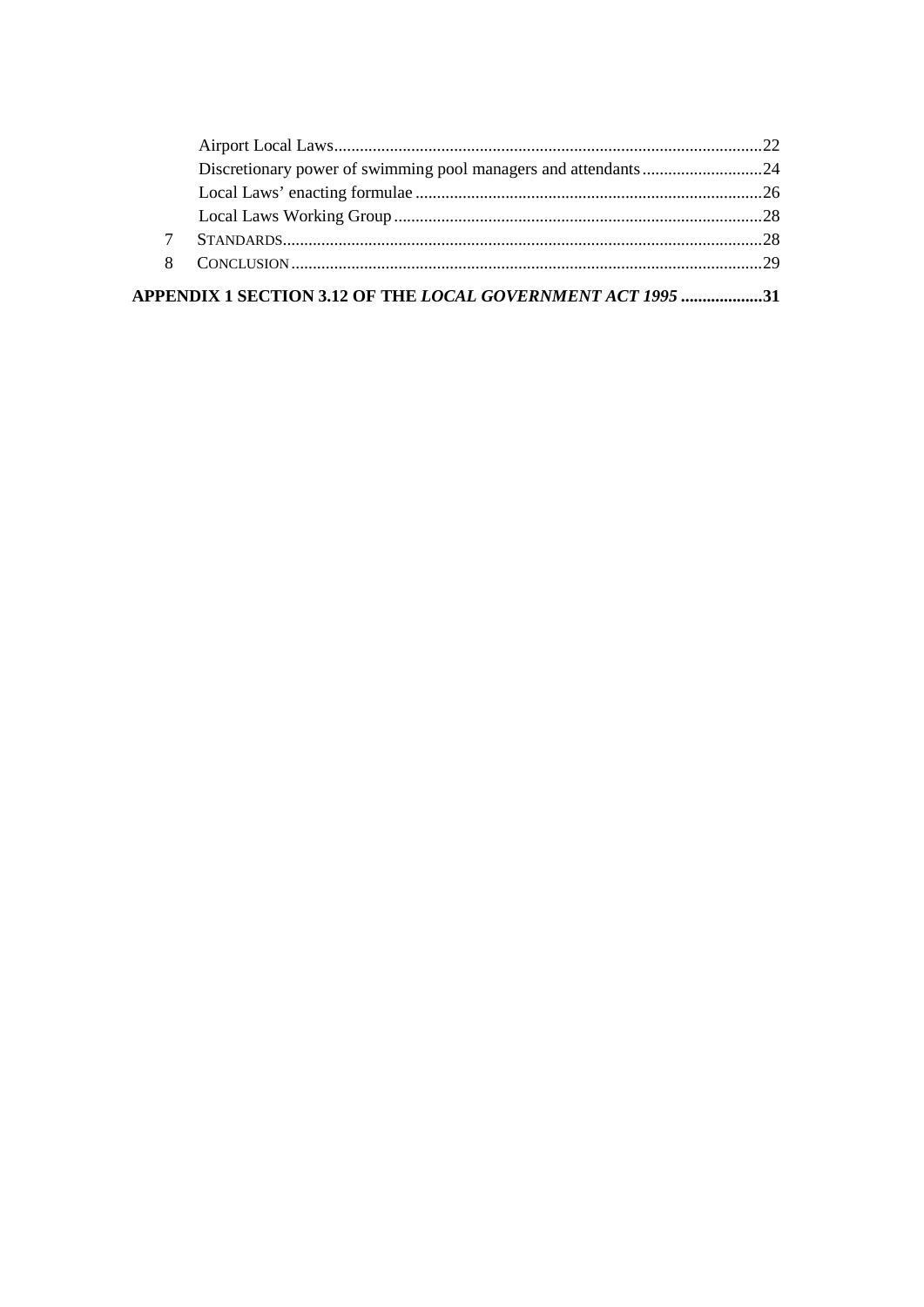## **EXECUTIVE SUMMARY AND RECOMMENDATION FOR THE**

# **REPORT OF THE JOINT STANDING COMMITTEE ON DELEGATED LEGISLATION**

**IN RELATION TO THE**

## **ANNUAL REPORT 2012**

#### **EXECUTIVE SUMMARY**

- 1 This *Annual Report 2012* outlines the activities of the Joint Standing Committee on Delegated Legislation in 2012 and comments on significant issues arising from the Committee's scrutiny of delegated legislation in 2012.
- 2 The Committee continues to scrutinise a large number of instruments of delegated legislation. Between 1 January 2012 and 9 November 2012, the Committee was referred 413 instruments including 238 regulations and 96 local laws.
- 3 The Committee takes this opportunity to thank the Ministers, departments and local governments who provide assistance to the Committee.
- 4 The Committee appreciates the work performed by local governments who, often with limited resources, undertake the difficult challenge of drafting local laws, and the contribution of the Department of Local Government and Western Australian Local Government Association in drafting local laws.

#### **RECOMMENDATION**

5 The following Recommendation, which relates to standards adopted in delegated legislation, appears in the text at the page number indicated:

#### Page [28](#page-35-0)

**[Recommendation 1: The Committee recommends that the Government requires](#page-35-0)  [departments, agencies and local governments to advise on their internet site where](#page-35-0)  [standards called up in subsidiary legislation can be accessed at no cost.](#page-35-0)**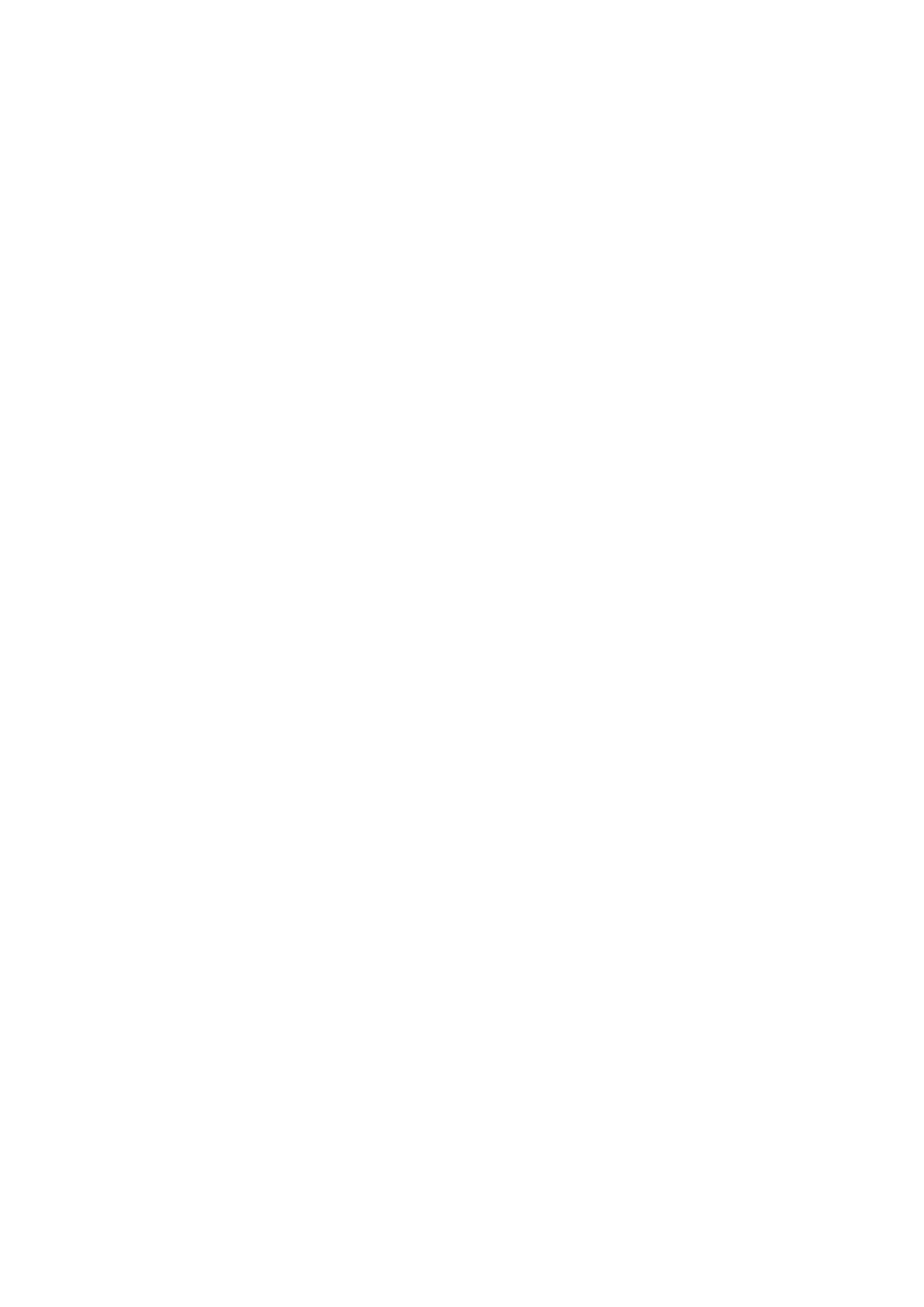# **REPORT OF THE JOINT STANDING COMMITTEE ON DELEGATED LEGISLATION**

#### **IN RELATION TO THE**

#### **ANNUAL REPORT 2012**

#### **1 INTRODUCTION**

- 1.1 This *Annual Report 2012* outlines the activities of the Joint Standing Committee on Delegated Legislation (**Committee**) in  $2012<sup>1</sup>$  $2012<sup>1</sup>$  $2012<sup>1</sup>$  and comments on significant issues arising from the Committee's scrutiny of delegated legislation in 2012.
- 1.2 Each year hundreds of instruments of delegated legislation are made which affect the lives of Western Australians. Delegated legislation has the same force in law as primary legislation and creates legal rights, obligations, duties and penalties.
- 1.3 The Parliament has delegated the parliamentary function of scrutiny of delegated legislation to the Committee. The Committee's terms of reference are noted on the inside cover of this report.<sup>[2](#page-8-1)</sup>
- 1.4 The Committee holds a standing referral from the Legislative Assembly and Legislative Council to consider delegated legislation published<sup>[3](#page-8-2)</sup> under section  $41(1)(a)$ of the *Interpretation Act 1984* or another written law.
- 1.5 The Committee resolved shortly after its establishment to consider only instruments of delegated legislation subject to disallowance pursuant to section 42 of the *Interpretation Act 1984* or another written law, and any other instrument noted by an individual member. On publication, these instruments are referred to the Committee.
- 1.6 The majority of the instruments of delegated legislation considered are regulations made by the Executive Government via the Governor in Executive Council. A significant proportion of delegated legislation considered are local laws made by local governments. The Committee also considers delegated legislation made by statutory bodies and boards.

<span id="page-8-0"></span><sup>&</sup>lt;sup>1</sup> This *Annual Report 2012* is being tabled on 15 November 2012 as this is the last day that both Houses of Parliament will sit prior to the general election in March 2013.

<span id="page-8-1"></span><sup>&</sup>lt;sup>2</sup> As a result of the review of the Legislative Council Standing Orders, it is proposed to amend the Committee's terms of reference. This requires both Houses of Parliament to agree to the Committee's new terms of reference. While the Legislative Council has agreed to the proposed terms of reference, the Legislative Assembly has not considered the proposed terms of reference. Therefore, the Committee's terms of reference have not been amended.

<span id="page-8-2"></span><sup>3</sup> As defined in section 5 of the *Interpretation Act 1984*.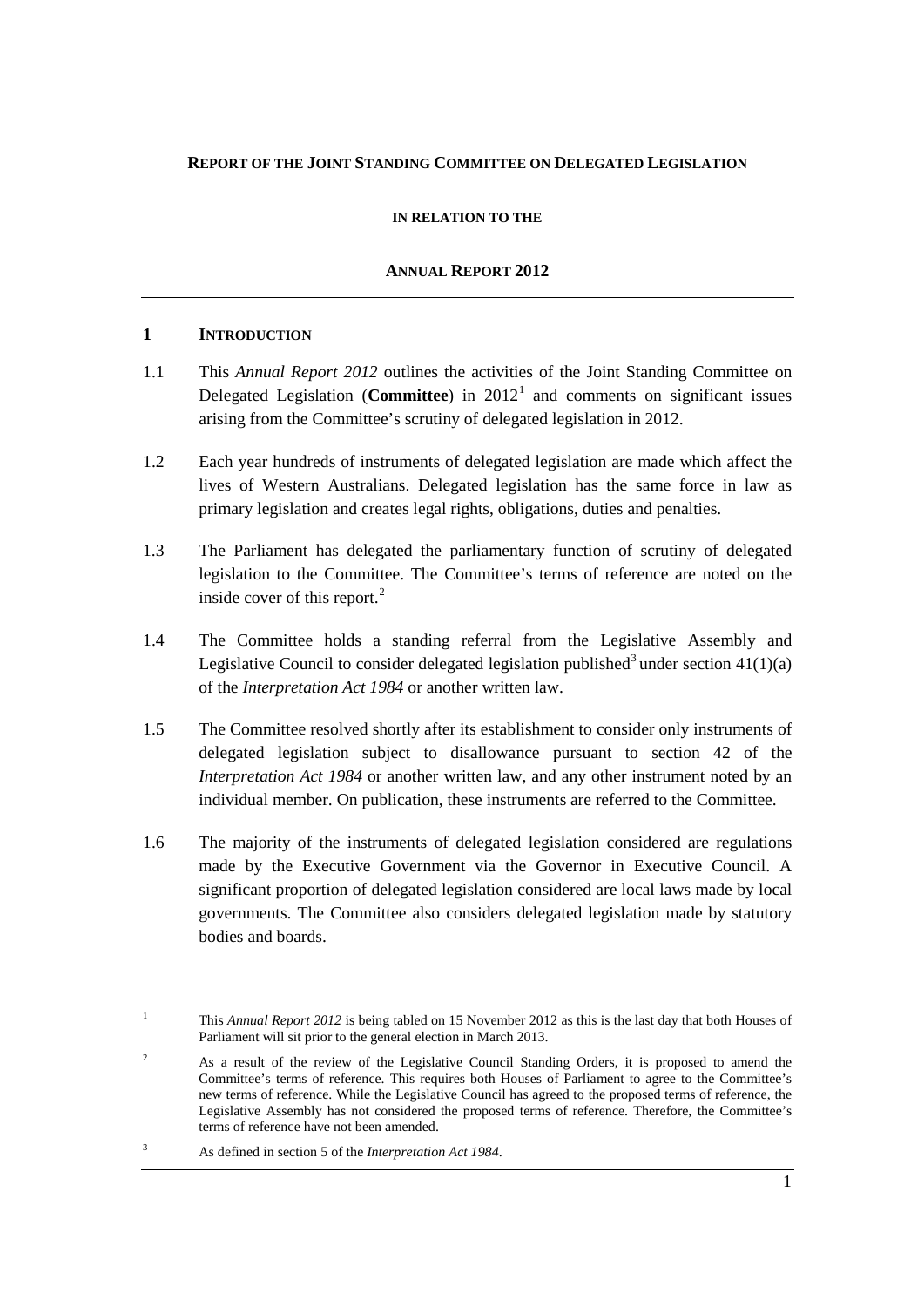#### **Committee Members**

- 1.7 The Committee is an eight-member committee comprised of equal membership from the Legislative Assembly and Legislative Council.
- 1.8 In 2012 the Committee was served by members noted on the inside cover of this report and Mr Joe Francis MLA. Mr Joe Francis MLA was Chairman until 14 August 2012, when he resigned as the Chairman and as a Member of the Committee.
- 1.9 On 20 August 2012 the Committee elected Mr Paul Miles MLA as Chairman. On 16 August 2012 Mr Vincent Catania MLA commenced as a member of the Committee.
- 1.10 The Committee is staffed by legal Advisory Officers and a Committee Clerk from the Legislative Council Committee Office.

# **2 COMMITTEE ACTIVITIES**

#### **Statistics**

2.1 The Committee held 20 meetings in  $2012<sup>4</sup>$  $2012<sup>4</sup>$  $2012<sup>4</sup>$ . A breakdown of the Committee's activities in 2012, noting instruments referred up until 9 November 2012, follows:<sup>[5](#page-9-1)</sup>

| Disallowable instruments referred                                    | 413      |
|----------------------------------------------------------------------|----------|
| Regulations referred                                                 | 238      |
| By-laws (all by-laws were made by the Executive)                     | 13       |
| Local laws made by local government                                  | 96       |
| Rules referred                                                       | 9        |
| Other instruments referred                                           | 57       |
| (including Metropolitan Regional Schemes, orders, notices and plans) |          |
| Notices of motion for disallowance given                             | 43       |
| Notices of motion for disallowance withdrawn                         | 30       |
| Hearings held by the Committee                                       | 2        |
| Instruments where undertakings provided to the Committee to amend    | 20       |
| the instrument                                                       |          |
| Reports tabled in 2012                                               | $17^{6}$ |
| Disallowance reports tabled in 2012                                  | $13^7$   |
| Instruments disallowed on recommendation of the Committee            | $13^8$   |

<span id="page-9-0"></span><sup>&</sup>lt;sup>4</sup> This includes the meeting held on 12 November and meeting scheduled to be held on 26 November 2012.

<span id="page-9-4"></span><span id="page-9-1"></span><sup>&</sup>lt;sup>5</sup> The statistics in the first six rows relate only to instruments referred between 1 January 2012 and 9 November 2012. Further instruments will be referred during the 2012 calendar year.

<span id="page-9-2"></span><sup>6</sup> This includes this *Annual Report 2012* and the report relating to the *City of Nedlands Parking and Parking Facilities Local Law 2012*, which the Committee has resolved to table in late November 2012.

<span id="page-9-3"></span><sup>7</sup> This includes Report 55, *City of Perth Standing Orders Amendment Local Law 2012*, September 2012, (see footnotes 10 and 11) and the report to be tabled in relation to the *City of Nedlands Parking and Parking Facilities Local Law 2012* (see above footnote).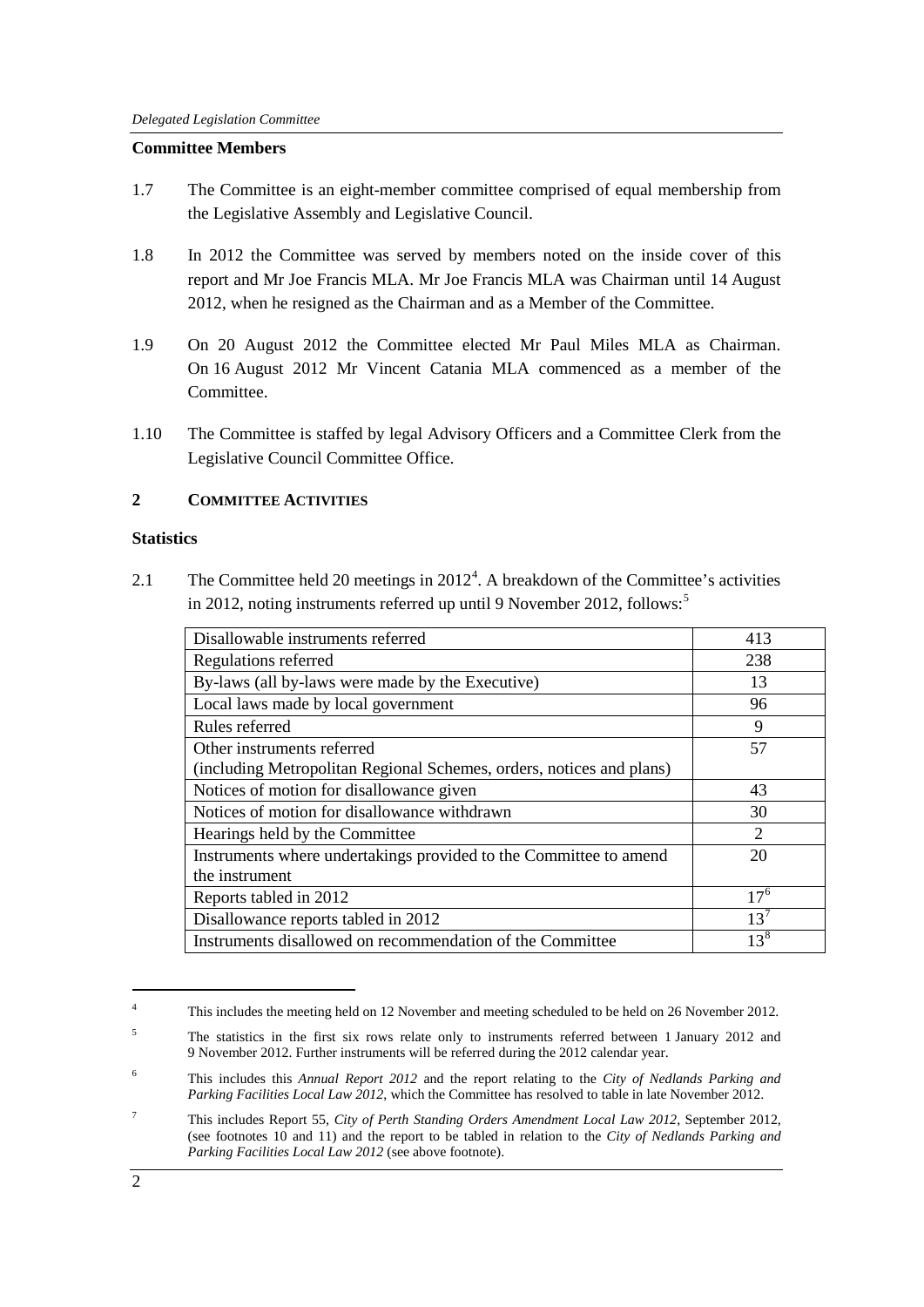#### **Committee process**

- 2.2 Instruments of delegated legislation considered by the Committee span a diverse range of subject matters and may involve complex issues.
- 2.3 When the Committee has questions about an instrument of delegated legislation it usually writes to or contacts the relevant Minister or local government and requests further information to assist in its examination of the instrument. In many instances responses received address the Committee's questions and no further action is taken.
- 2.4 When the Committee identifies an issue of concern and forms the view that a clause/s in the instrument offends a Committee term of reference, it usually seeks an undertaking from the responsible Minister or local government to amend the instrument of delegated legislation.
- 2.5 While the Committee awaits the response to investigations or its request for undertakings on a particular instrument, it is often necessary to authorise a Committee member to table a 'protective' notice of motion to recommend disallowance of the instrument in the Legislative Council because section 42 of the *Interpretation Act 1984* provides that the notice of motion to recommend disallowance must be tabled within 14 sitting days of the instrument being tabled in Parliament.
- 2.6 When requested undertakings are provided, the usual course is for the Committee to accept the undertaking and remove the motion to disallow. In 2012, 20 undertakings were provided to the Committee — most relating to local laws.
- 2.7 The Committee reports to the Parliament recommending the disallowance of the delegated legislation or clause/s in the delegated legislation when required.
- 2.8 Most issues raised by the Committee in relation to delegated legislation arise because the Committee forms the view that the delegated legislation or clause/s in the delegated legislation are invalid and offend the Committee's term of reference (a), which provides that the Committee is to inquire into whether an instrument '*is authorized or contemplated by the empowering enactment*'.

# **Undertakings to amend delegated legislation**

2.9 The Committee posts two tables of undertakings to amend delegated legislation provided to the Committee on its website, namely:

 <sup>8</sup> This assumes that the Legislative Council will disallow the *Shire of Broomehill-Tambellup Removal of Refuse, Rubbish and Disused Materials Local Law 2012* (Report 57), *City of Vincent Dogs Amendment Local Law No. 2 2012* (Report 58), *City of Subiaco Meeting Procedures Local Law 2012* (Report 60) and *City of Nedlands Parking and Parking Facilities Local Law 2012* (report to be tabled) as these reports relate to section 3.12 of the *Local Government Act 1995* non-compliance and the Legislative Council has a history of disallowing such instruments on the Committee's recommendation. The motions to disallow these instruments are scheduled to be debated on 27 and 29 November 2012.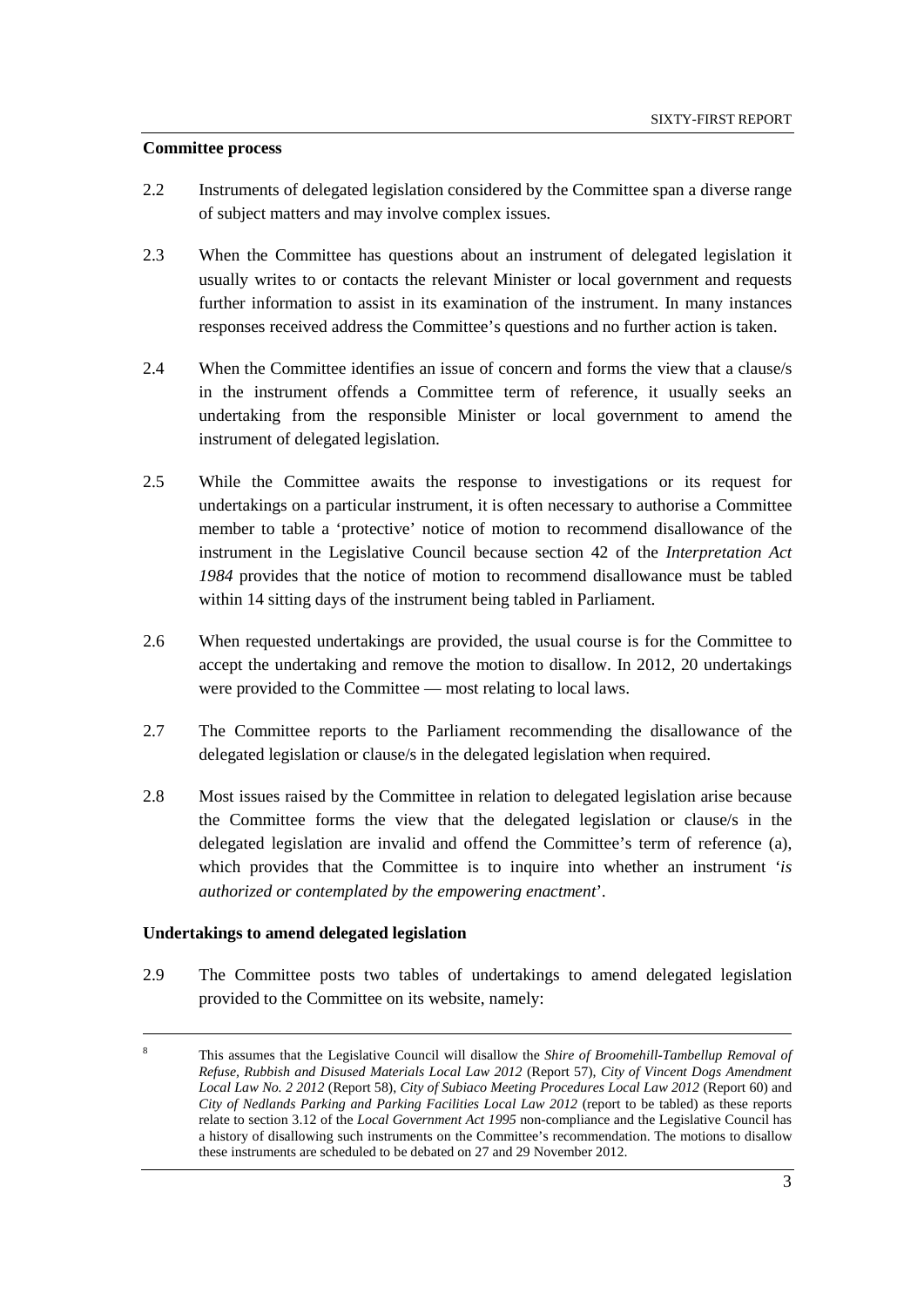- Departmental Undertakings (undertakings provided by government departments, agencies and statutory authorities); and
- Local Government Undertakings.
- 2.10 These tables inform stakeholders of issues the Committee has raised and assist officers in drafting delegated legislation. In particular, the Local Government Undertakings table is a point of reference for local governments and their advisers to ascertain systemic problems with a particular local law and clauses the Committee has taken issue with.
- 2.11 At the Committee's request, the responsible Minister, department or local government usually undertakes to amend or repeal the delegated legislation within six months of the date of the undertaking.
- 2.12 The Committee monitors if delegated legislation has been amended within time in accordance with the undertaking provided. Based on a cut-off date of June 2012, 61 of 73 undertakings provided in the  $38<sup>th</sup>$  Parliament had been complied with. On some occasions delegated legislation is not amended within six months for reasons advised to the Committee.
- 2.13 The Committee will continue to monitor compliance with undertakings.

# **3 COMMITTEE REPORTS**

- 3.1 In 2012 the Committee presented the following 16 reports to the Legislative Assembly and the Legislative Council:<sup>[9](#page-11-0)</sup>
	- Report 47 *Shire of Kellerberrin Parking and Parking Facilities Local Laws 2011*, tabled on 3 May 2012.
	- Report 48 *Town of Kwinana Extractive Industries Local Law 2011*, tabled on 3 May 2012.
	- Report 49 *Annual Report 2011*, tabled on 3 May 2012.
	- Report 50 *Hospital Parking Fees: Queen Elizabeth II Medical Centre (Delegated Site) Amendment By-laws (No. 2) 2011, Royal Perth Hospital Amendment By-laws (No. 2) 2011, Women's and Children's Hospitals Amendment By-laws (No. 2) 2011, Fremantle Hospital Amendment By-laws (No. 2) 2011, Osborne Park Hospital Amendment By-laws (No. 2) 2011*, tabled on 16 August 2012 (**Hospital Parking Fees report**).

<span id="page-11-0"></span>Committee reports can be viewed at www.parliament.wa.gov.au/del, then choose Reports.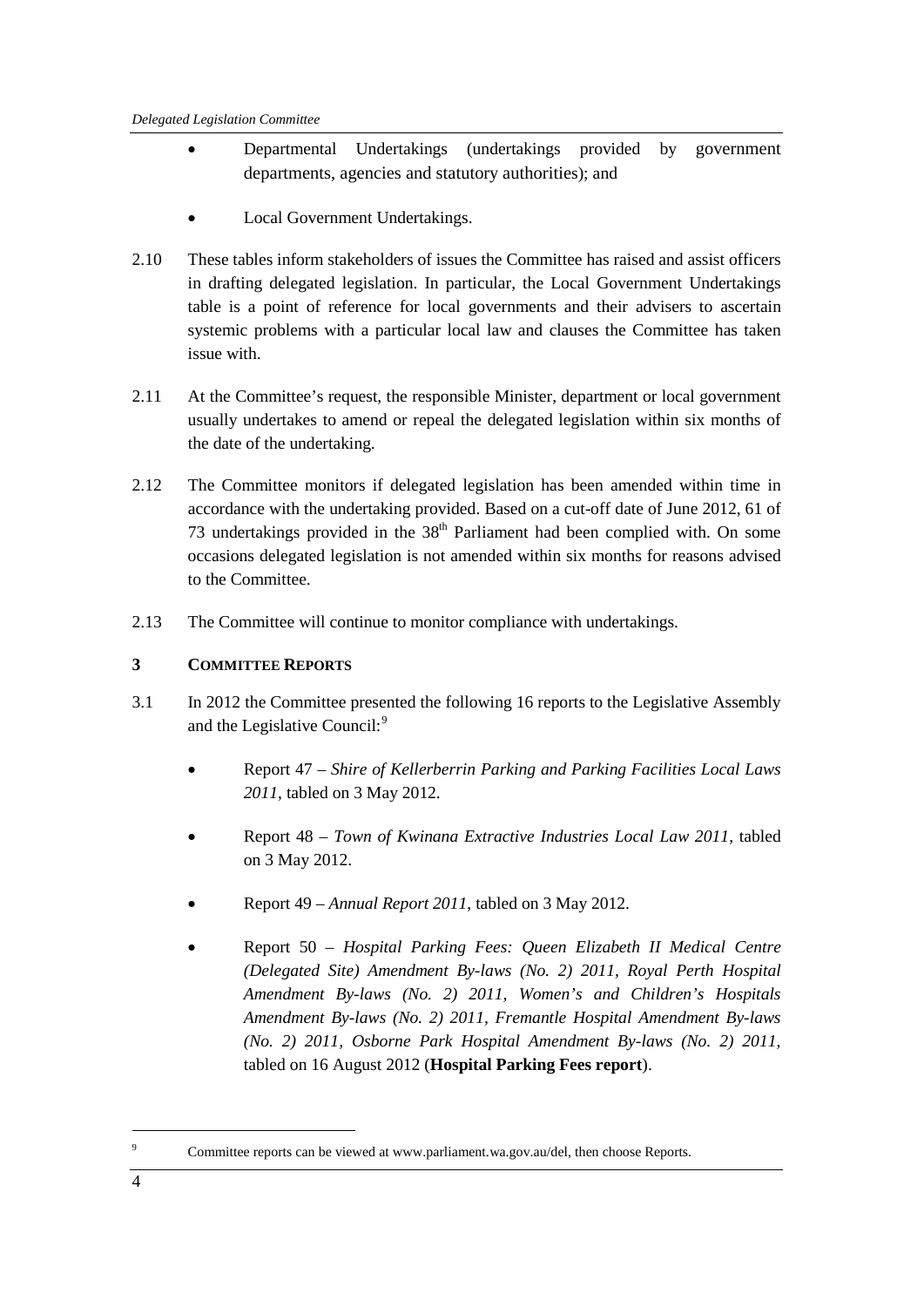- Report 51 *Town of Bassendean Repeal Local Law 2010* and *Town of Bassendean Dust and Sand Local Law 2011*, tabled on 16 August 2012.
- Report 52 *Liquor Control Amendment Regulations (No. 10) 2011*, tabled on 16 August 2012.
- Report 53 *Mindarie Regional Council Standing Orders Amendment Local Law 2012*, tabled on 13 September 2012.
- Report 54 *City of Bayswater Standing Orders Local Law 2012*, tabled on 13 September 2012.
- Report 55 *City of Perth Standing Orders Amendment Local Law 2012*, tabled on 13 September 2012 (**Report 55**) (The Committee withdrew the notice of motion to disallow this local law for reasons noted in the Special Report tabled on 25 October 2012).
- Report 56 *The Ability to Conduct Electronic Meetings and the Trial of iPads by Committee Members*, tabled on 13 September 2012 (**the iPad report**).
- Report 57 *Shire of Broomehill-Tambellup Removal of Refuse, Rubbish and Disused Materials Local Law 2012*, tabled on 27 September 2012.
- Report 58 *City of Vincent Dogs Amendment Local Law No. 2 2012*, tabled on 18 October 2012.
- *Special Report in relation to the City of Perth Standing Orders Amendment Local Law 2012,* tabled on 25 October 2012 (**Special Report**). [10](#page-12-0)
- Report 59 *City of Subiaco Meeting Procedures Local Law 2012*, tabled on 8 November 2012.
- Report 60 *Metropolitan Region Scheme Major Amendment 1221/41: Banjup Urban Precinct*, tabled on 15 November 2012.
- Report 61 *Annual Report 2012*, tabled on 15 November 2012.
- 3.2 The Committee has also resolved to table a disallowance report in relation to the *City of Nedlands Parking and Parking Facilities Local Law 2012*, which is likely to be tabled in late November 2012.

<span id="page-12-0"></span><sup>&</sup>lt;sup>10</sup> For the reasons noted in the Special Report, the Committee withdrew its notice of motion to disallow the *City of Perth Standing Orders Amendment Local Law 2012*, the subject of a Committee recommendation in Report 55. The *City of Perth Standing Orders Amendment Local Law 2012* was not disallowed.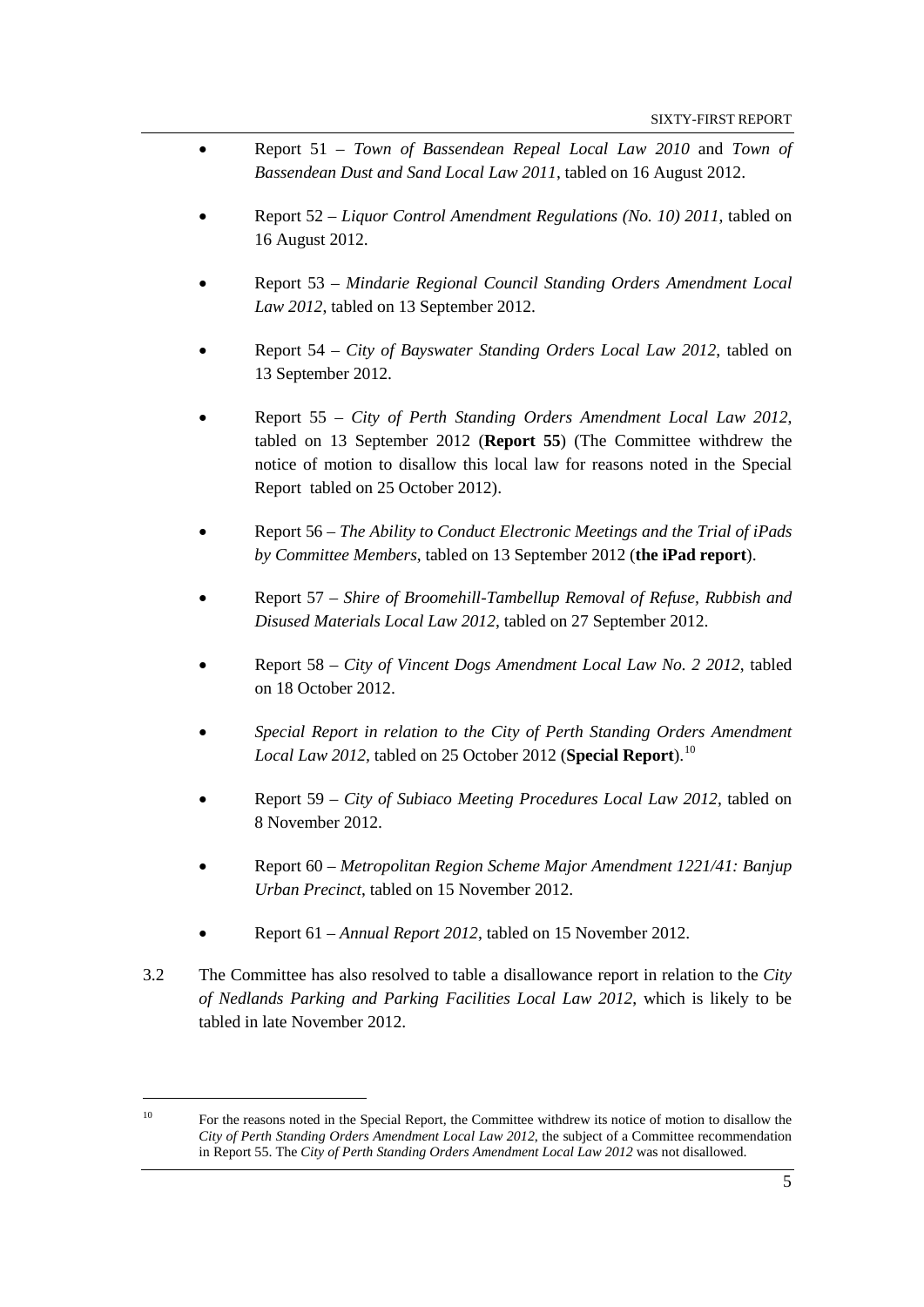3.3 In 2012 the Committee will table 13 disallowance reports and ultimately recommended that 17 instruments (or clause/s in instruments) be disallowed.<sup>[11](#page-13-0)</sup> As at 9 November 2012, the Legislative Council has disallowed nine instruments as recommended. The Legislative Council is scheduled to debate the motions to disallow five instruments the subject of Committee reports in late November 20[12](#page-13-1).<sup>12</sup>

*Shire of Kellerberrin Parking and Parking Facilities Local Laws 2011* **(Report 47),** *Town of Kwinana Extractive Industries Local Law 2011* **(Report 48),** *Town of Bassendean Repeal Local Law 2010* **and** *Town of Bassendean Dust and Sand Local Law 2011* **(Report 51),** *Mindarie Regional Council Standing Orders Amendment Local Law 2012* **(Report 53),** *City of Bayswater Standing Orders Local Law 2012* **(Report 54),** *Shire of Broomehill-Tambellup Removal of Refuse, Rubbish and Disused Materials Local Law 2012* **(Report 57),** *City of Vincent Dogs Amendment Local Law No. 2 2012* **(Report 58),** *City of Subiaco Meeting Procedures Local Law 2012* **(Report 59),** *City of Nedlands Parking and Parking Facilities Local Law 2012* **(report to be tabled)**

- 3.4 In 2012 the Committee recommended in the above nine reports that ten local laws be disallowed because the local government did not comply with the mandatory procedures for making local laws set out in section 3.12 of the *Local Government Act 1995* (**LG Act**).
- 3.5 As at the date of this report, the Legislative Council has disallowed six instruments in 2012 because of section 3.12 non-compliance. The motions to disallow four further instruments are scheduled to be debated in late November 2012.<sup>[13](#page-13-2)</sup>
- 3.6 The Committee has recommended that the Government amend section 3.12 of the LG Act. This issue is further discussed at paragraphs 6.3 to 6.19 of this report.

<span id="page-13-0"></span> <sup>11</sup> The number of disallowance reports (13) includes the *City of Perth Standing Orders Amendment Local Law 2012* (Report 55) as this was tabled. However, the number of instruments the Committee recommended disallowing (17) does not include the *City of Perth Standing Orders Amendment Local Law 2012* as the Committee's motion to disallow this instrument was withdrawn for the reasons noted in the Special Report. These figures include the yet to be tabled report and recommendation to disallow the *Nedlands Parking and Parking Facilities Local Law 2012*.

<span id="page-13-1"></span><sup>&</sup>lt;sup>12</sup> The Legislative Council has disallowed all instruments debated where the Committee recommended disallowance except three instruments referred to in the Hospital Parking Fees report, namely the *Queen Elizabeth II Medical Centre (Delegated Site) Amendment By-laws (No. 2) 2011*, *Royal Perth Hospital Amendment By-laws (No. 2) 2011*, and *Women's and Children's Hospitals Amendment By-laws (No. 2) 2011*. The Legislative Council is yet to debate the motions to disallow the *Metropolitan Region Scheme Major Amendment 1221/41: Banjup Urban Precinct* (Report 60) and the four instruments noted in footnote 13.

<span id="page-13-2"></span><sup>13</sup> The Legislative Council is scheduled to debate the motions to disallow the *Shire of Broomehill-Tambellup Removal of Refuse, Rubbish and Disused Materials Local Law 2012* (Report 57) on 27 November 2012 and the *City of Vincent Dogs Amendment Local Law No. 2 2012* (Report 58), *City of Subiaco Meeting Procedures Local Law 2012* (Report 60) and *City of Nedlands Parking and Parking Facilities Local Law 2012* (report to be tabled) on 29 November 2012.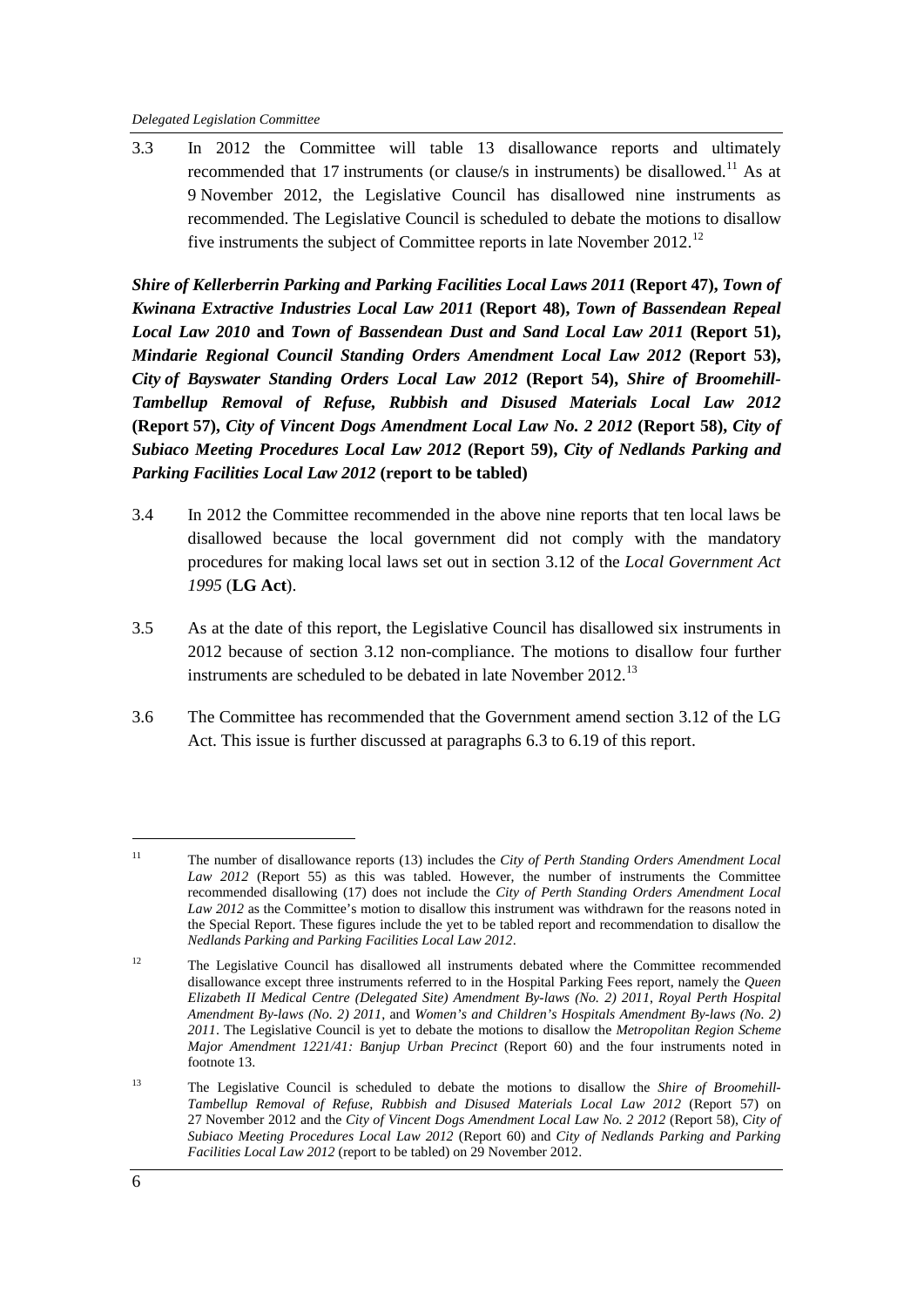## *Annual Report 2011* **(Report 49)**

- 3.7 The Committee's *Annual Report 2011* contained one recommendation relating to Standards adopted in delegated legislation.
- 3.8 The Government Response to this recommendation is noted at paragraph 7.4 of this report.

*Hospital Parking Fees: Queen Elizabeth II Medical Centre (Delegated Site) Amendment By-laws (No. 2) 2011***,** *Royal Perth Hospital Amendment By-laws (No. 2) 2011***,** *Women's and Children's Hospitals Amendment By-laws (No. 2) 2011***,** *Fremantle Hospital Amendment By-laws (No. 2) 2011***,** *Osborne Park Hospital Amendment By-laws (No. 2) 2011* **(Report 50)**

- 3.9 In Report 50 the Committee recommended that the five hospital amendment by-laws named above, which imposed hospital parking fees at six metropolitan hospital sites, be disallowed.
- 3.10 On 11 September 2012 the Legislative Council disallowed two of the five amendment by-laws the subject of Report 50 — the *Fremantle Hospital Amendment By-laws (No. 2) 2011* and *Osborne Park Hospital Amendment By-laws (No. 2) 2011*. This had the legal effect of reviving the previous by-laws (and previous parking fees) in relation to these hospitals. $^{14}$  $^{14}$  $^{14}$
- 3.11 The motions to disallow the *Queen Elizabeth II Medical Centre (Delegated Site) Amendment By-laws (No. 2) 2011*, *Royal Perth Hospital Amendment By-laws (No. 2) 2011* and *Women's and Children's Hospitals Amendment By-laws (No. 2) 2011* were defeated.

#### *Liquor Control Amendment Regulations (No. 10) 2011* **(Report 52)**

- 3.12 In Report 52 the Committee recommended that clause 6 of the *Liquor Control Amendment Regulations (No. 10) 2011*, which relates to the confiscation of passports, be disallowed.
- 3.13 On 13 September 2012 the Legislative Council disallowed the *Liquor Control Amendment Regulations (No. 10) 2011*.
- 3.14 The Committee also recommended in Report 52 that the Minister for Racing and Gaming amend the previous wording of Regulation 18G (once revived by the disallowance of clause 6) of the *Liquor Control Amendment Regulations (No. 10) 2011* in line with any amendments to section 126(2b) of the *Liquor Control Act 1988*,

<span id="page-14-0"></span> <sup>14</sup> The *Osborne Park Hospital Amendment By-laws 2012* gazetted on 28 September 2012 amended the *Osborne Park Hospital By-laws 2007* to provide that no fee is payable for a permit at Osborne Park Hospital.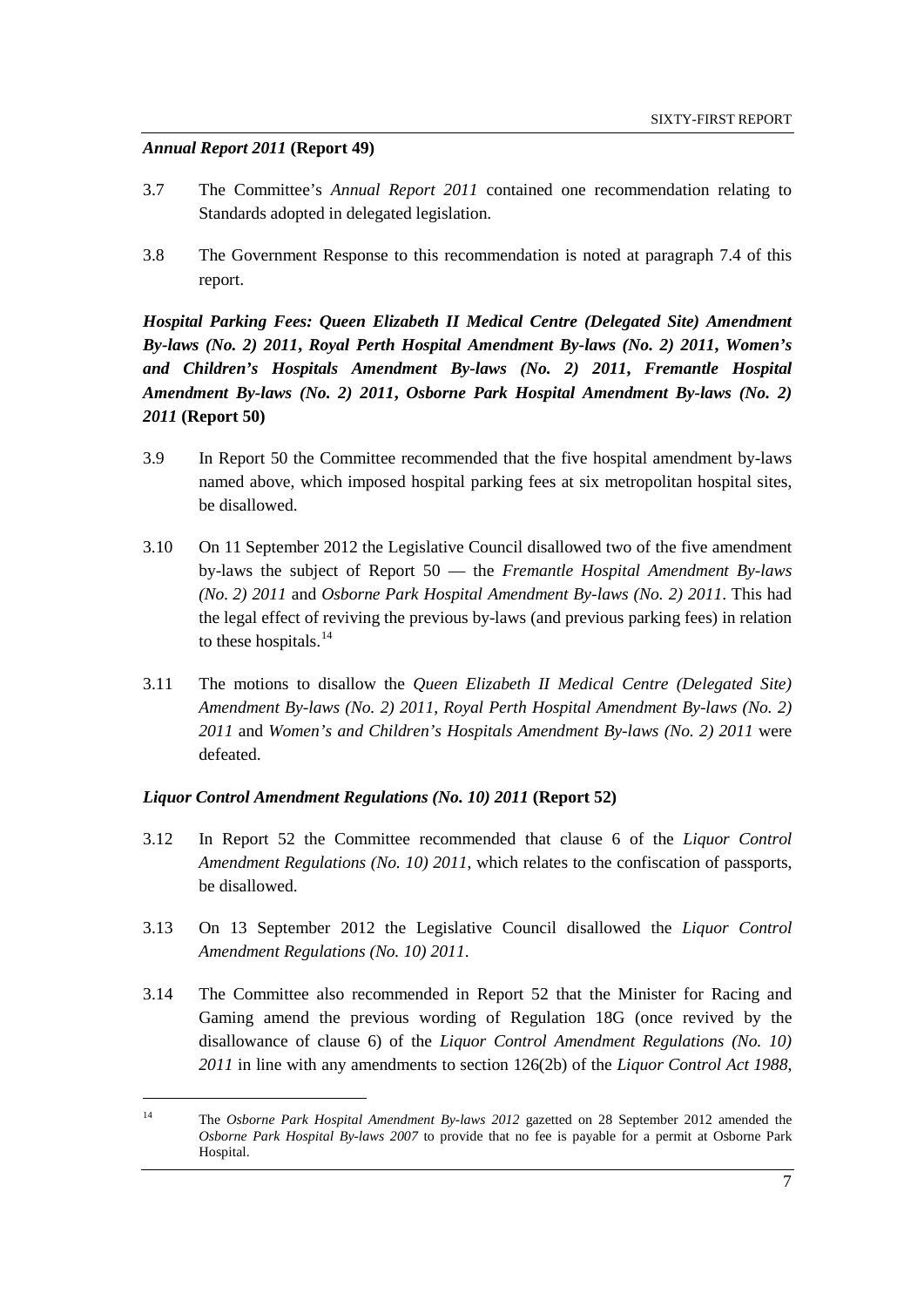and that the Minister for Racing and Gaming amend section 126 of the *Liquor Control Act 1988* as outlined in the report.

3.15 The Government Response to these recommendations advised that the Government will consider these recommendations as part of the review of *the Liquor Control Act 1988*. [15](#page-15-0)

# **The Ability to Conduct Electronic Meetings and the Trial of iPads by Committee Members (Report 56)**

- 3.16 In the iPad report the Committee recommended that the Government provide tablet devices to members of Parliament to conduct electronic meetings.
- 3.17 As at 9 November 2012, the Government Response to this recommendation has not been tabled.

# **4 FEES AND CHARGES**

4.1 The Committee continues to spend a significant amount of its time considering fees and charges (**fees**) imposed by delegated legislation.

# **Committee approach**

- 4.2 In undertaking its role of scrutinising whether delegated legislation is authorised or contemplated by the empowering Act, as required by Committee term of reference (a), the Committee considers whether a fee for service in delegated legislation over recovers the cost of delivering the service.
- 4.3 In past years it was not uncommon for a Government department or agency (**department**) to increase fees in accordance with the Consumer Price Index rate (**CPI**) and not provide the Committee with any evidence that the fee did not over recover the cost of delivering the service or provide evidence of an appropriate cost recovery methodology. In past years, the Committee permitted CPI increases to fees while departments undertook cost reviews and established cost recovery methodologies.
- 4.4 The Committee has observed an increased understanding by departments that fees must be determined with reference to an appropriate cost recovery methodology.
- 4.5 In 2011 the Committee advised Ministers that all departments should develop a robust costing system of fees and charges prior to the end of the 2012 financial year. This

<span id="page-15-0"></span> <sup>15</sup> Letter from Hon Terry Waldron MLA, Minister for Racing and Gaming, 9 October 2012: Legislative Council, Tabled Paper 5167.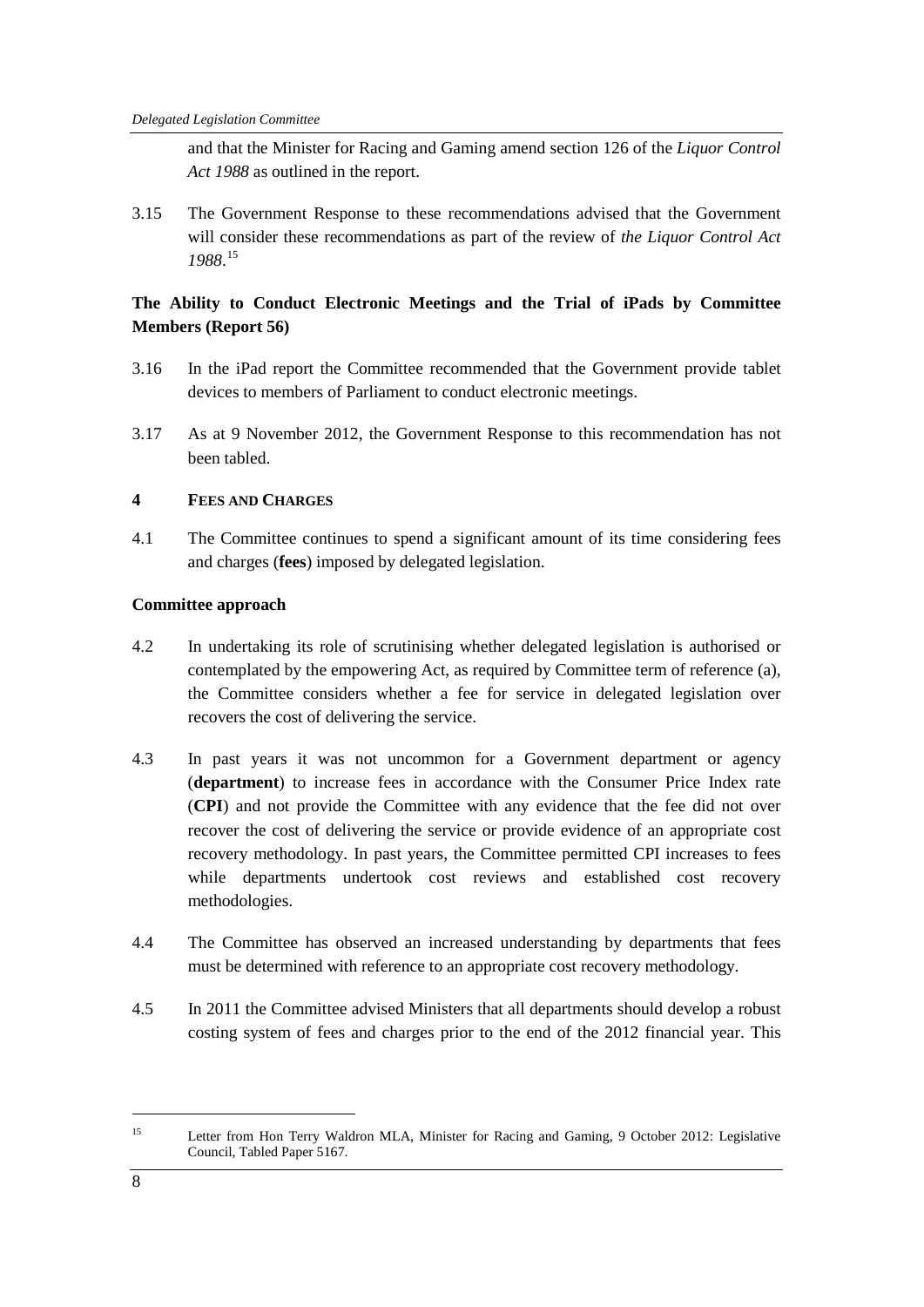advice reflected recommendations made by the Office of the Auditor General (**OAG**) in its *Second Public Sector Performance Report 2010*. [16](#page-16-0)

- 4.6 In 2012 the Committee finalised its approach to the scrutiny of fees. The Committee now requires departments to demonstrate that fees do not over recover the cost of providing the service. Departments usually demonstrate that fees do not over recover the cost of providing the service and that there is a cost recovery methodology by advising a cost recovery percentage in a 'cost recovery percentage' column in the fee table in the Explanatory Memorandum provided to the Committee.
- 4.7 In May 2012 the Committee wrote to all Ministers advising that:

*The Committee expects:*

- *your agencies to have their costing systems/methodologies in place;*
- *the costing systems/methodologies be described in detail in Explanatory Memoranda; and*
- *the Fee Table, which forms part of the Explanatory Memoranda, to include a 'percentage of cost recovery achieved' column.*

*… the Committee, as a general rule, will not take issue with departments and agencies with an appropriate costing methodology applying the Consumer Price Index rate to annual fee increases. However, this is contingent upon the department or agency demonstrating that the CPI increase does not result in the amended fee over-recovering the cost of delivering the service.*[17](#page-16-1)

- 4.8 The Committee may request details of a department's costing methodology even if a department has advised a cost recovery percentage. The Committee may also conduct a hearing to further inquire into a department's costing methodology.<sup>[18](#page-16-2)</sup>
- 4.9 The Committee will continue to closely scrutinise fees to ensure that departments do not over recover the cost of delivering fees for service and fees are authorised by laws enacted by the Parliament.

<span id="page-16-0"></span> <sup>16</sup> Office of the Auditor General, Report 12, *Second Public Sector Performance Report* 2010, November 2010.

<span id="page-16-1"></span><sup>&</sup>lt;sup>17</sup> Letter from Joint Standing Committee on Delegated Legislation to Ministers, 22 May 2012, p1.

<span id="page-16-2"></span><sup>&</sup>lt;sup>18</sup> For example, on 26 March 2012 the Committee conducted a public hearing with Department of Health officers to obtain further information on the methodology relied on by the Department of Health to justify hospital parking fees imposed by delegated legislation.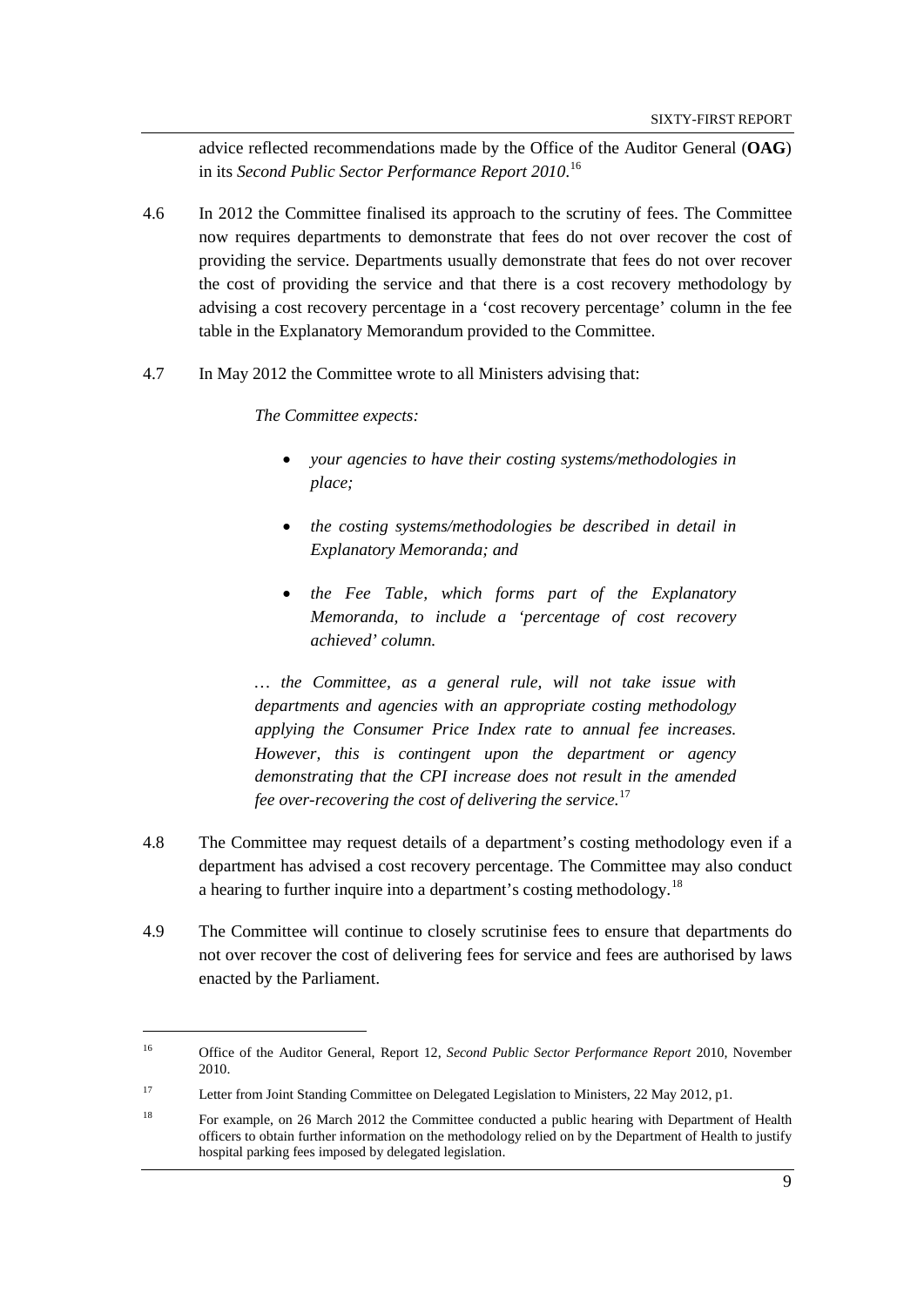#### **Court fees**

- 4.10 Since 2006 the Committee has had ongoing and increasing concerns regarding increases to court fees. It was in that year that court fees were the subject of adverse audit findings by the OAG. The OAG found a number of instances where court fees were significantly over recovering costs.
- 4.11 It was also in 2006 that the Committee first raised its concerns regarding increases to court fees with the then Attorney General. Since then, the Committee has continued to express its ongoing concerns with court fee increases. It reported those concerns to the Parliament in 2009 in its Report 32.<sup>[19](#page-17-0)</sup>
- 4.12 In 2012 eight pieces of subsidiary legislation were published in the *Government Gazette* and referred to the Committee for scrutiny.<sup>[20](#page-17-1)</sup>
- 4.13 On initial consideration of the instruments effecting the court fee increases, the Committee formed the view that it has not been provided with sufficient information to enable it to carry out its scrutiny role to determine whether the proposed fee increases were authorised or, alternatively, amounted to unauthorised taxes.
- 4.14 Numerous correspondence between the Committee and Hon Christian Porter MLA, the then Attorney General, followed in an attempt by the Committee to ascertain the basis of the fee increases. As in previous years in correspondence with the Committee in relation to court fee increases, the then Attorney General referred to a pilot project that was undertaken in the District Court in 2011. The aim of this pilot project was to examine the feasibility of conducting a detailed examination of individual fee rates and the costs involved in providing individual services.
- 4.15 The then Attorney General advised that the results of the project:

*are currently being audited to ensure the appropriateness of the model developed and the accuracy of the resulting data. Once completed, this research will inform the development of government policy in relation to the setting of cost based individual fees.* [21](#page-17-2)

<span id="page-17-0"></span> <sup>19</sup> Joint Standing Committee on Delegated Legislation, Report 32, *Supreme Court (Fees) Amendment Regulations (No. 2) 2008, Children's Court (Fees) Amendment Regulations (No. 2) 2008, District Court (Fees) Amendment Regulations 2008, Magistrates Court (Fees) Amendment Regulations (No. 2) 2008, Fines, Penalties and Infringement Notices Enforcement Amendment Regulations (No. 2) 2007 and Other Court Fee Instruments*, May 2009.

<span id="page-17-1"></span><sup>20</sup> *Children's Court (Fees) Amendment Regulations (No.2) 2011*, *Civil Judgments Enforcement Amendment Regulations (No.2) 2011*, *Coroners Amendment Regulations (No.2) 2011*, *District Court (Fees) Amendment Regulations (No.2) 2011*, *Evidence (Video and Audio Links Fees and Expenses) Amendment Regulations (No.2) 2011*, *Magistrates Court (Fees) Amendment Regulations (No.2) 2011*, *State Administrative Tribunal Amendment Regulations (No.5) 2011* and *Supreme Court (Fees) Amendment Regulations 2011*.

<span id="page-17-2"></span><sup>&</sup>lt;sup>21</sup> Letter from Hon Christian Porter MLA, Attorney General, 2 April 2012, p2.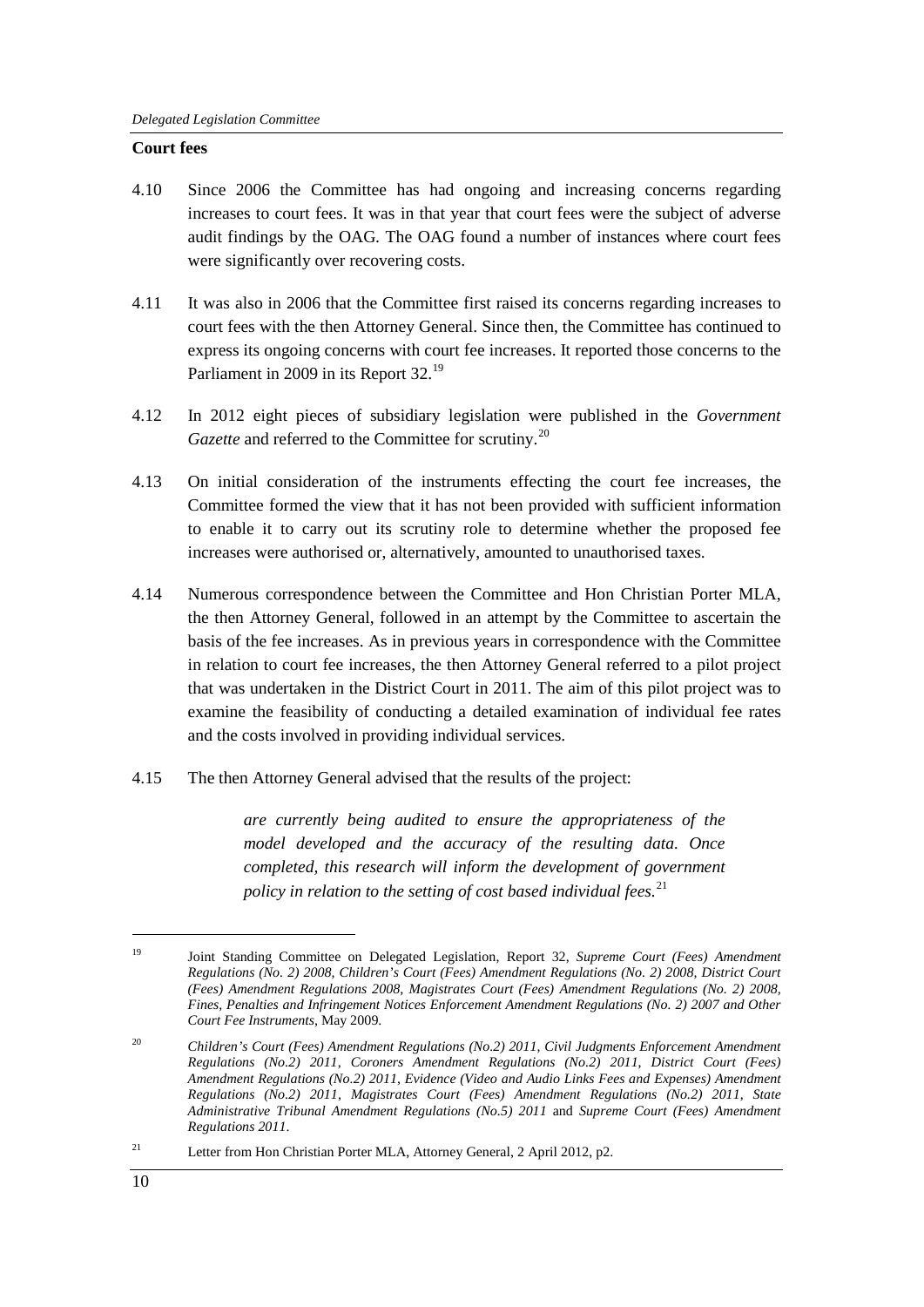#### 4.16 The then Attorney General went on to state:

*Given that I have not yet seen the results of the District Court fee pilot, I cannot comment on whether I support any change in direction in this area. Should I support a change in court fee policy, it is important to note that such a change would take several years to implement. A long lead time would be involved due to the variety of system, procedure and operational impacts that would need to be carefully dealt with.* [22](#page-18-0)

- 4.17 The Committee is disappointed that the cost based fee pilot project has still not been finalised. In August 2012 the Committee wrote to the current Attorney General, Hon Michael Mischin MLC, advising that it expects this project to be finalised as a matter of urgency and the findings provided to it.
- 4.18 Although the Committee resolved to take no action in relation to the 2012 fee increases, it advised the Attorney General that future fee increases, in the absence of a finalised pilot project, will continue to attract close scrutiny.

#### **5 REGULATIONS**

5.1 Between 1 January 2012 and 9 November 2012, the Committee was referred 238 regulations. The Committee takes this opportunity to note issues raised in relation to the following unique instrument.

#### *Education and Care Services National Regulations 2012*

- 5.2 On 15 October 2012, the Committee finalised its scrutiny of four matters in the *Education and Care Services National Regulations 2012* (**National Regulations**). The regulations are significant given they arise out of a uniform scheme arrangement between all other States and Territories and are the first of their kind.
- 5.3 The Committee noted that section 39 of the *Education and Care Services National Law* titled '*Death of approved provider*' dealt with what happens to the estate of an approved provider who dies having made a Will, but two regulations in the National Regulations made under that enactment only referred to an '*executor*'. The National Regulations failed to cover the scenario of an approved provider who dies intestate. Hon Robyn McSweeney MLC, Minister for Child Protection, agreed in principle to an amendment to include the term '*administrator*'. [23](#page-18-1)

<span id="page-18-0"></span> <sup>22</sup> Ibid.

<span id="page-18-1"></span><sup>&</sup>lt;sup>23</sup> Letter from Hon Robyn Sweeney MLC, Minister for Child Protection, 4 October 2012. All responses from Hon Robyn McSweeney MLC, Minister for Child Protection, noted in this report are sourced from this correspondence.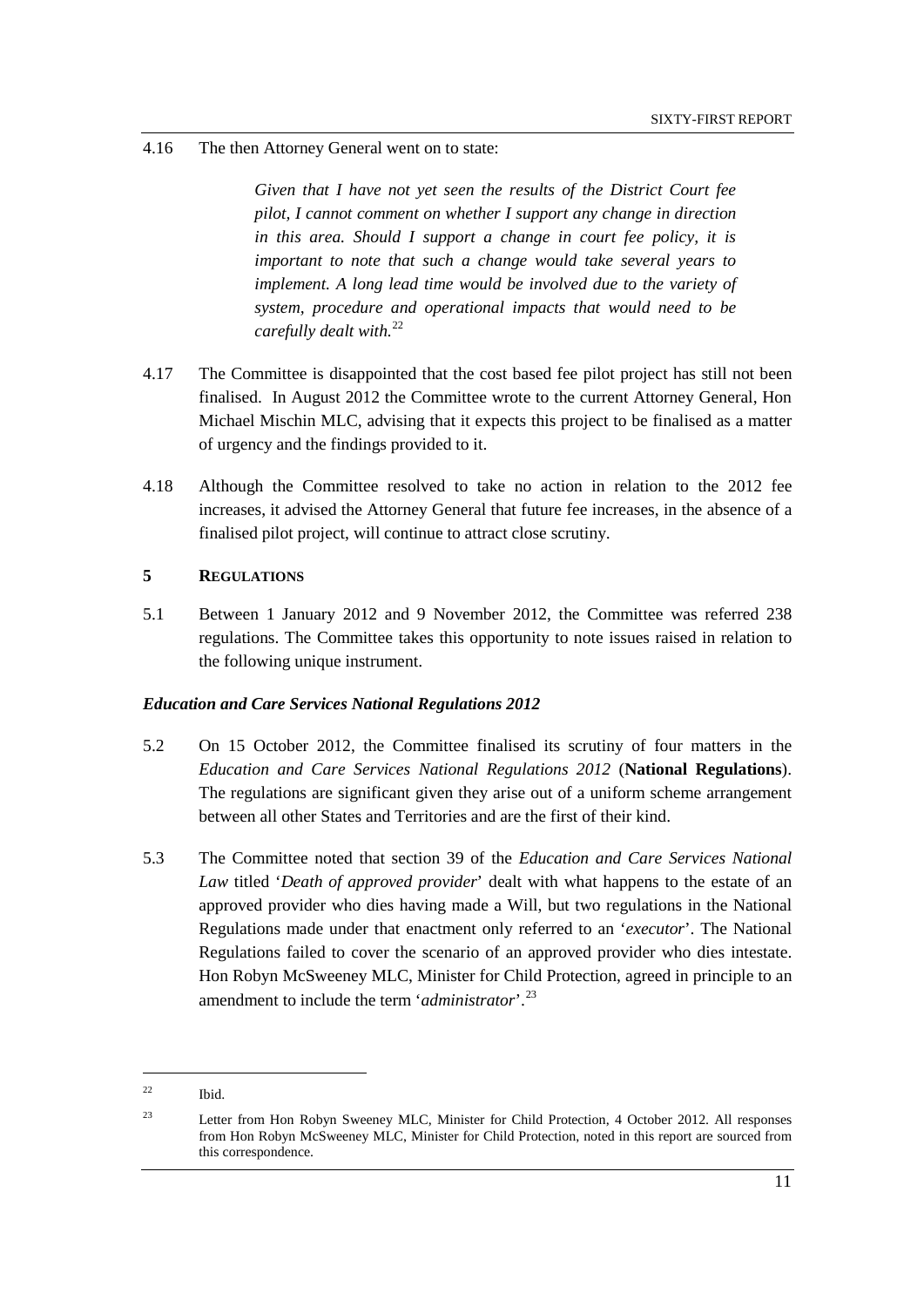- 5.4 The Committee was also concerned about the frequent use of the term '*parents*' in some places in the National Regulations and the dearth of references to '*family members*' which only appears five times.<sup>[24](#page-19-0)</sup> The Committee took the view that it was important to give respect to Aboriginal and Torres Strait Islander parenting practices especially when section 3(3) of the *Education and Care Services National Law* states that two of the Guiding Principles of the national education and care services quality framework are —
	- *(d) that Australia's Aboriginal and Torres Strait Islander cultures are valued; and*
	- *(e) that the role of parents and families is respected and supported.*
- 5.5 Arguably, by taking into account Guiding Principle 3(d), everywhere the term '*parent*' is used in the National Regulations, the term '*family member*' could be inserted. However, the Committee recognised that this is not possible with respect to some regulations because the authorising section in the *Education and Care Services National Law* only uses the term '*parent*'; or is impractical with respect to some regulations. However, it may be possible in other locations such as regulations 31(c), 74(2)(b), 75(a), 80(1)(a), 80(2)(a) or 80(3)(a).
- 5.6 The Minister for Child Protection agreed in principle to various amendments.
- 5.7 The Committee also questioned the merit of amending regulation 92(3)(c) titled '*Administration of medication'* to include not only recording the name of medication to be administered but also what it is used to treat. The Committee considered the Guiding Principle in section 3(2)(a) of the *Education and Care Services National Law* which states that one of the objectives of the national education and care services quality framework is to '*to ensure the safety, health and wellbeing of children attending education and care services*'.
- 5.8 The Committee took the position that it was in the interests of child safety under the Guiding Principle (and particularly in the case of multiple medications for children being administered by non-medical childcare workers), that regulation 92(3)(c) be amended to include what the medication is used to treat. The Minister agreed in principle to an amendment.
- 5.9 The Committee also considered regulation 219(c) titled '*Suspension or removal of an Ombudsman*'. It states:

*The Ombudsman Act applies as if it were modified —*

<span id="page-19-0"></span><sup>&</sup>lt;sup>24</sup> In regulations 5(2)(f); 79(4); 80(4); 93(2) and the Note under regulation 160(3)(b)(iii).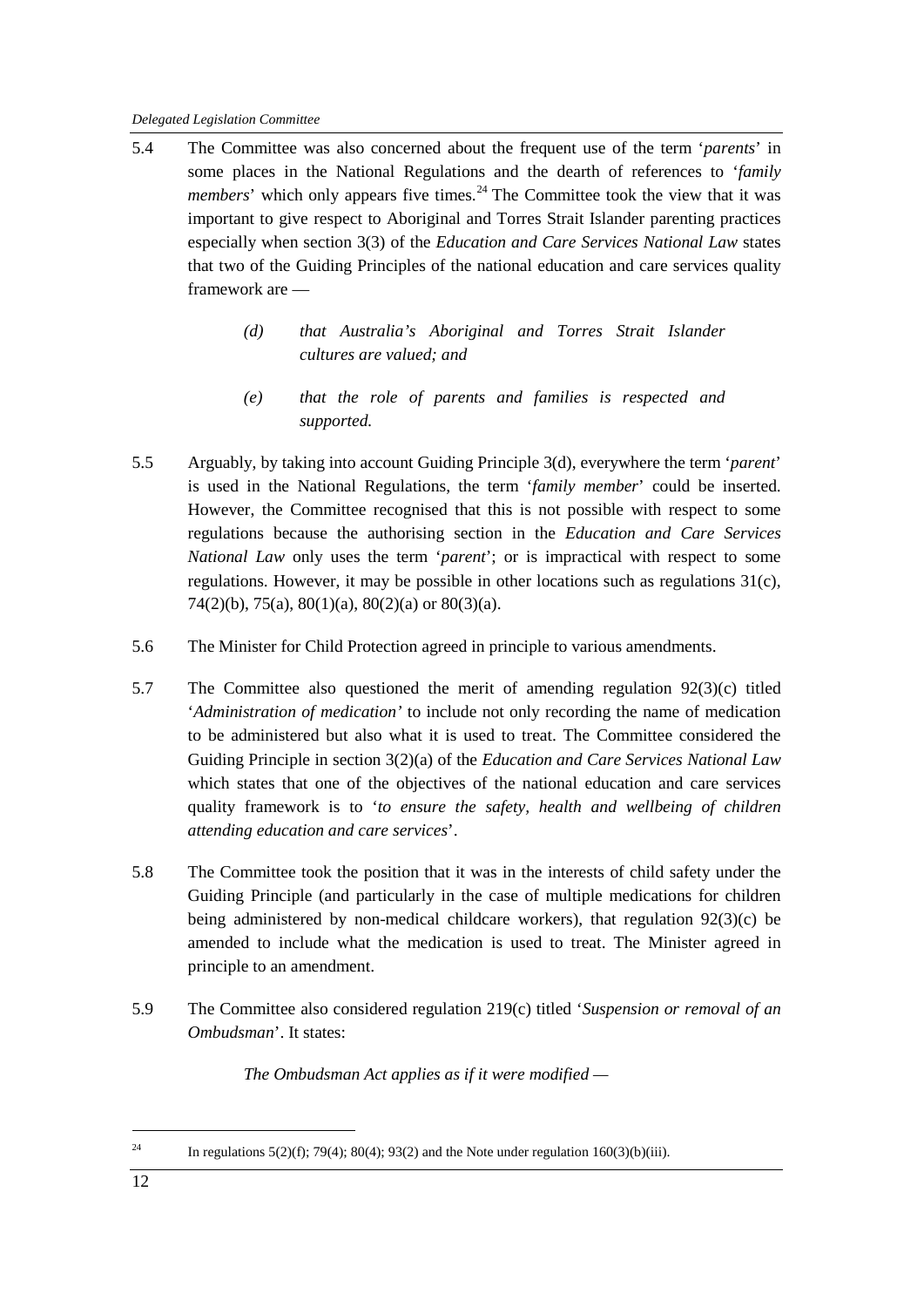- *(a) so that the provisions of the Act providing for the appointment of the Ombudsman and the conditions of service of the Ombudsman (other than the provisions providing for the resignation, retirement, suspension or removal of the Ombudsman and the appointment of an acting Ombudsman) do not apply; and*
- *(b) to provide that a reference to the Education and Care Services Ombudsman is taken to be a reference to the person appointed to that office by the Ministerial Council with the remuneration, and on the terms and conditions, decided by the Council; and*
- *(c) so that the Education and Care Services Ombudsman may be —*
	- *(i) suspended from office by the Ministerial Council without the need for a statement of the grounds of the suspension to be laid before a House of Parliament; and*
	- *(ii) removed from office by the Ministerial Council on the ground of misconduct or physical or mental incapacity without the need for an address being presented to a House of Parliament;*
- 5.10 Constitutionally, the Committee had difficulty reconciling regulations 219(a), 219(c)(i) and (ii) with section 28(8) of the *Commonwealth's Ombudsman Act 1976*. Regulation  $219(a)$  states that the subject matters of suspension or removal of an Ombudsman are exceptions to the ability to modify the Commonwealth's *Ombudsman Act 1976* under section 282(2)(b) of the *Education and Care Services National Law*. However, section 28(8) of the Commonwealth's *Ombudsman Act 1976* states that '*An Ombudsman shall not be removed or suspended from office except as provided by this section*.' The first seven sub-sections referred to there prescribe how the Commonwealth Ombudsman may be suspended or removed and involves, in subsections 1, 3, 4 and 5:
	- the Governor General addressing the Parliament;
	- the Minister causing a statement of the grounds of the suspension to be laid before each House of the Parliament after the suspension;
	- the House by resolution, declaring that the Ombudsman should be removed; and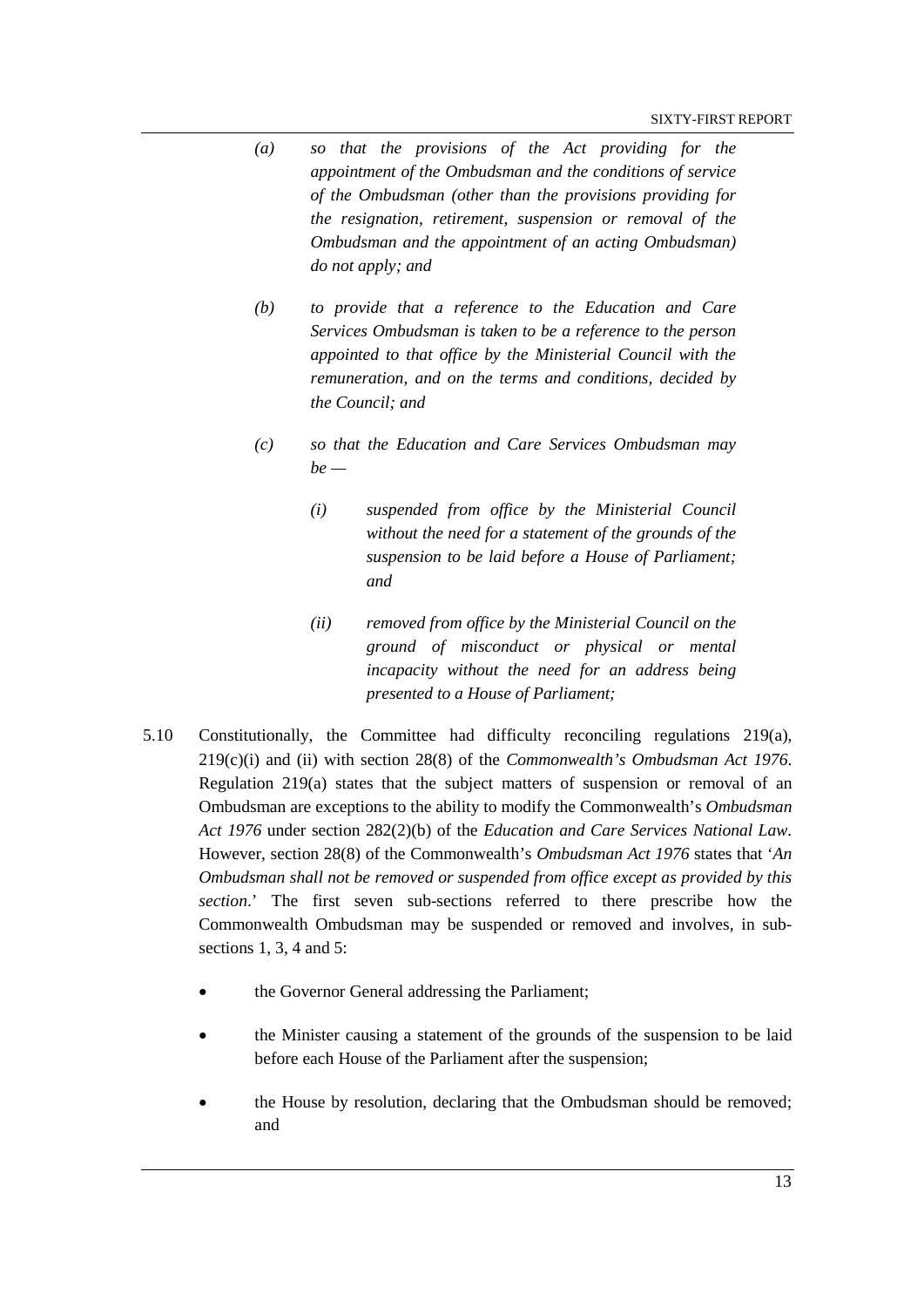• if each House passes such a resolution, the Governor-General removes the Ombudsman,

yet sub-regulations 219(c)(i) and (ii) expressly omit a statement of grounds, and an address to the Parliament.

- 5.11 At first glance, sub-regulations  $219(c)(i)$  and (ii) appeared to be inconsistent with section 28(8) of the Commonwealth's *Ombudsman Act 1976* and thus void pursuant to section 43 of the *Interpretation Act 1984*. The Committee took the position that even if the question of inconsistency could be explained, the lack of accountability to the Western Australian Parliament raised sovereignty issues for all of the Parliaments participating in the national scheme by not requiring these mechanisms.
- 5.12 Members of Parliament have significant interest in the suspension or removal of an Ombudsman, especially one dealing with children. The Committee was concerned at the lack of accountability in sub-regulations  $219(c)(i)$  and (ii) for communicating suspension or removal to the Western Australian Parliament, seeing this as a fundamental diminishing of the role of our Parliament.
- 5.13 Western Australia's own *Parliamentary Commissioner Act 1971* prescribes such mechanisms. Section 6 allows for the Governor to suspend a Commissioner or Deputy Commissioner and the person cannot be restored to office unless a statement of the grounds of suspension is laid before each House of Parliament and each House then passes an address praying for removal. This is similar to the process prescribed in section 28 of the Commonwealth's *Ombudsman Act 1976*.
- 5.14 The Committee requested the Minister for Child Protection clarify how regulation 219(a), sub-regulations  $219(c)(i)$  and (ii) as well as section  $28(8)$  of the Commonwealth's *Ombudsman Act 1976* interact as well as the Minister for Child Protection's response to the view that there may be an inconsistency. The Minister for Child Protection said she would raise this matter with the Regulatory Authority as it has inter-jurisdictional significance.

# **6 LOCAL LAWS**

- 6.1 Between 1 January 2012 and 9 November 2012, the Committee was referred 96 local laws.
- 6.2 The Committee takes this opportunity to summarise a few issues of concern raised by the Committee in 2012.

## **Section 3.12 of the** *Local Government Act 1995*

6.3 The Committee continues to identify many occasions where local governments do not correctly follow the strict mandatory procedures for making local laws set out in section 3.12 of the LG Act. A copy of section 3.12 is attached at Appendix 1.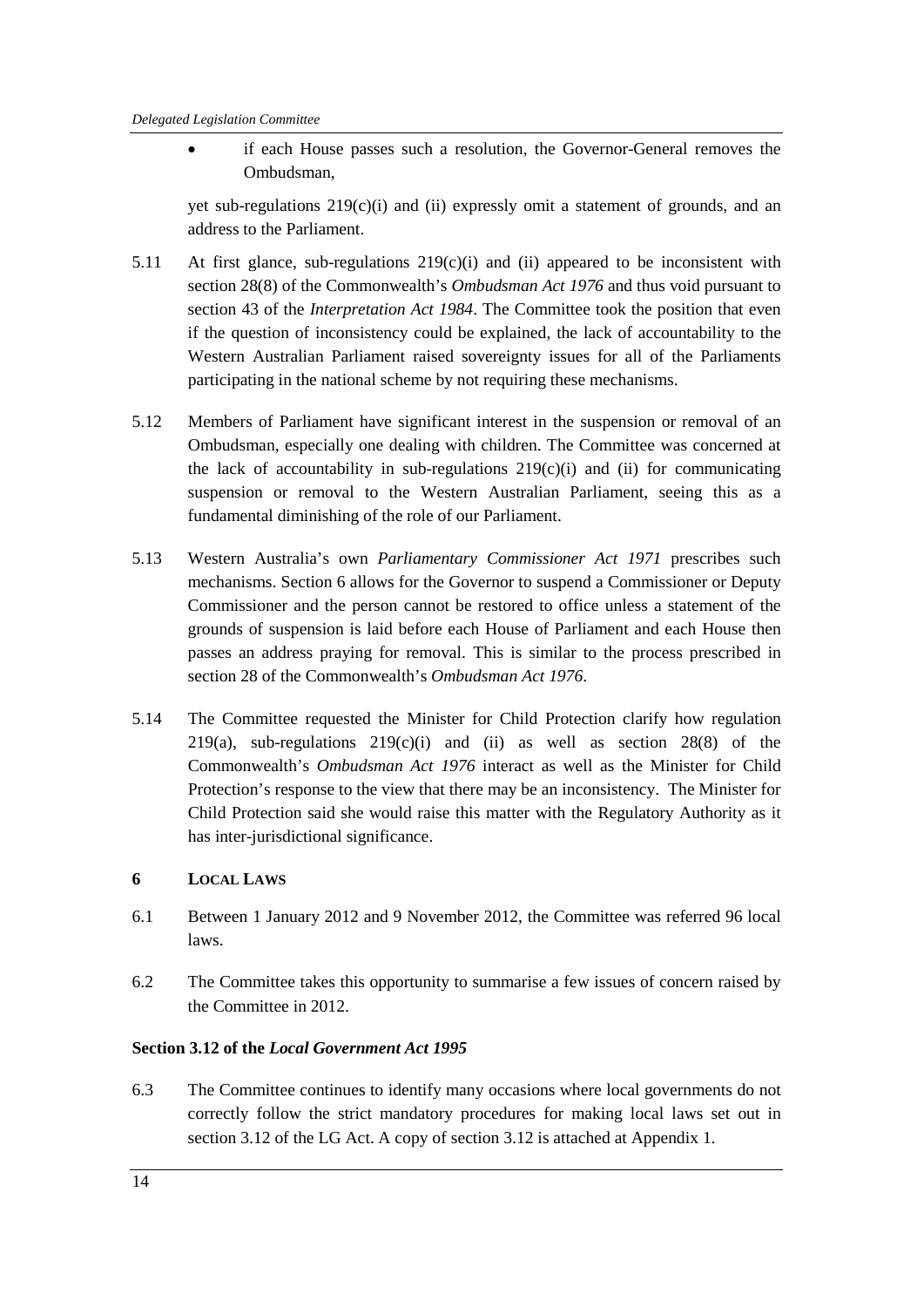- 6.4 In 2012 nine reports recommended disallowance of ten instruments because local governments did not comply with section 3.12 of the LG Act.
- 6.5 Section 3.12(1) of the LG Act provides:

*In making a local law a local government is to follow the procedure described in this section, in the sequence in which it is described.*

- 6.6 Therefore, if the steps set out in section 3.12 of the LG Act are not followed exactly in the order in which they are outlined, then the requirements of the LG Act have not been correctly complied with and the local law is not validly made.
- 6.7 The law is clear. In these circumstances the Committee has no option but to recommend disallowance, even if the non-compliance with section 3.12 is trivial and does not impact on the integrity of the local law.
- 6.8 To give an example of a trivial non-compliance that results in a law being invalid, section  $3.12(3)(b)$  of the LG Act requires the local government to give a copy of the proposed local law and a copy of the Statewide notice of the local law (the law includes the requirement that the notice be published in a newspaper that circulates throughout the State) to the Minister for Local Government '*as soon as the notice is given*'. A local government officer may arrange for the notice to be in the newspaper (perhaps later that week) and forward a copy of the notice and proposed local law to the Minister for Local Government on the same day. If the Statewide notice appears in the newspaper one day after the Minister for Local Government receives the documents, the law is invalid.
- 6.9 The Committee was disappointed to read the following comments in the minutes of the Council of the Shire of Kellerberrin's meeting on 17 July 2012, relating to the Committee's decision to recommend the disallowance of the *Shire of Kellerberrin Parking and Facilities Local Laws 2011* because the Shire did not comply with section 3.12 procedures:

*Unfortunately, the bureaucrats who justify their existence in the policing of such matters as the adoption of Local Laws take a very dim view if there is any wavering from the compliance checklist.*[25](#page-22-0)

6.10 The Committee takes this opportunity to again emphasise that when section 3.12 procedures are not complied with, the local law is invalid – this is the law – and the Committee has no option but to recommend disallowance. Long-standing advice from

<span id="page-22-0"></span><sup>&</sup>lt;sup>25</sup> Shire of Kellerberrin, Minutes of the Ordinary Council Meeting, 17 July 2012, p100.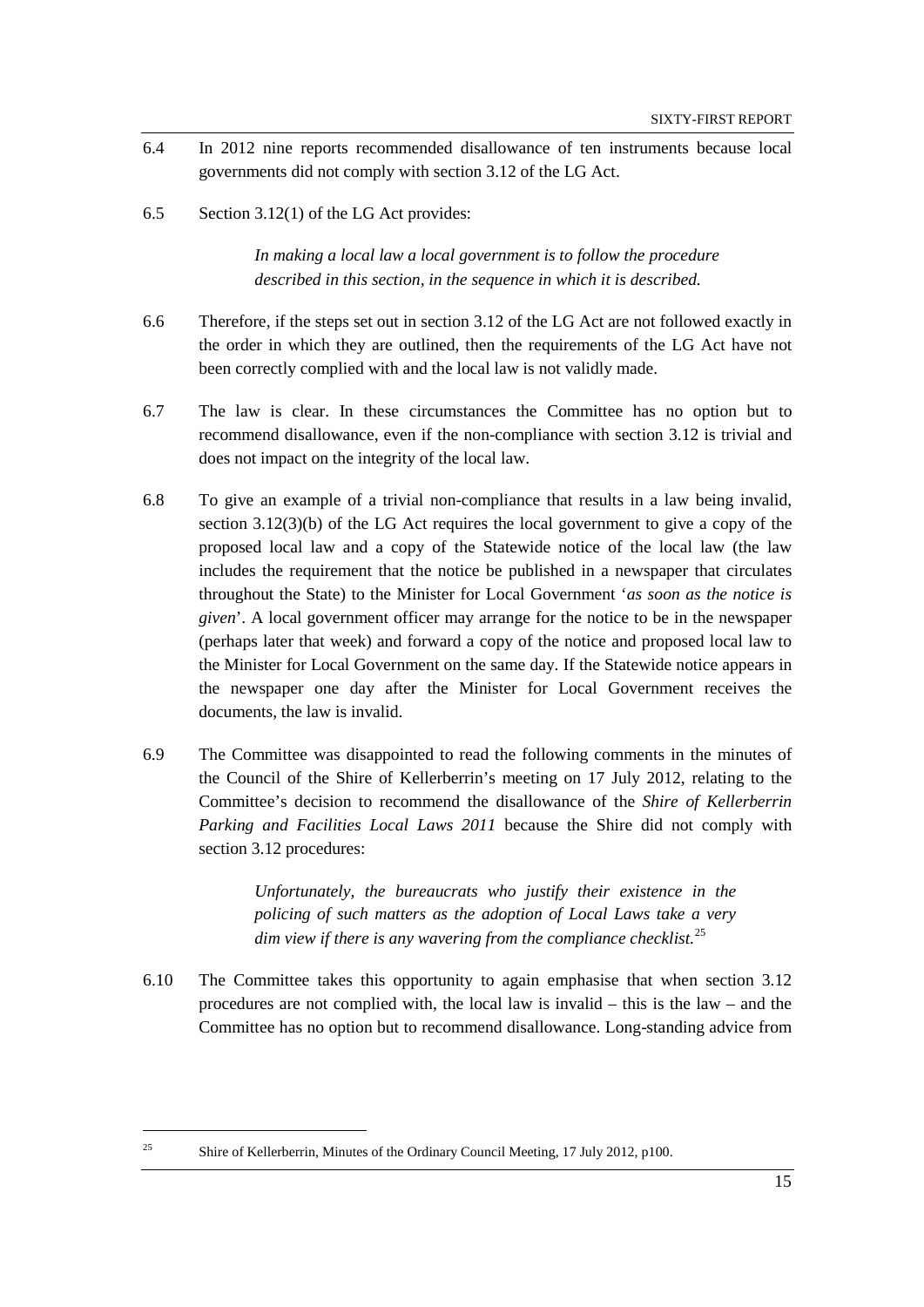the then Crown Solicitor's Office (now State Solicitor's Office) in January 2002 confirmed that the procedure in section 3.12 is mandatory.<sup>[26](#page-23-0)</sup>

- 6.11 Hon John Castrilli MLA, Minister for Local Government, is also of the view that local laws should be disallowed where a local government has failed to comply with the local law making process.<sup>[27](#page-23-1)</sup>
- 6.12 The Committee is concerned that recommending disallowance of a local law in circumstances where section 3.12 is substantially complied unnecessarily impacts on the Committee, Parliament and local government time and resources.
- 6.13 The Committee recommended in Report 48, *Town of Kwinana Extractive Industries Local Law 2011*, and Report 51, *Town of Bassendean Repeal Local Law 2010* and *Town of Bassendean Dust and Sand Local Law 2011*, that:

*the Minister for Local Government amend the Local Government Act 1995 to provide for flexibility in section 3.12 in circumstances where there is no adverse impact on the integrity of the local law.*

6.14 The Minister for Local Government in the Government Response to Report 51 advised that:

> *The Committee's recommendation will be taken into consideration when amendments to the Act are progressed in 2013.* [28](#page-23-2)

- 6.15 The Minister for Local Government also advised that:
	- An updated Statutory Procedures Checklist (which local governments follow when making a local law) has been prepared for local governments regarding the local law-making process. The checklist has been amended to remove any ambiguity as to how the process should be completed.
	- A Department Circular has been issued to all local governments emphasising that compliance with section 3.12 of the LG Act is a statutory requirement, not a mere administrative process.
	- The Department of Local Government has also made procedural changes. When a compliance issue is identified regarding a proposed local law, the

<span id="page-23-0"></span><sup>&</sup>lt;sup>26</sup> The advice dated 31 January 2002 is copied in Appendix 4 to Report 42, Joint Standing Committee on Delegated Legislation, *Shire of Capel Keeping and Welfare of Cats Amendment Local Law 2009* and *Shire of Koorda Standing Orders Local Law 2009*, September 2010.

<span id="page-23-1"></span><sup>&</sup>lt;sup>27</sup> Letter from Hon John Castrilli MLA, Minister for Local Government, 16 July 2012, p1.

<span id="page-23-2"></span><sup>&</sup>lt;sup>28</sup> Letter from Hon John Castrilli MLA, Minister for Local Government, 10 September 2012, p1: Legislative Council, Tabled Paper No. 4904.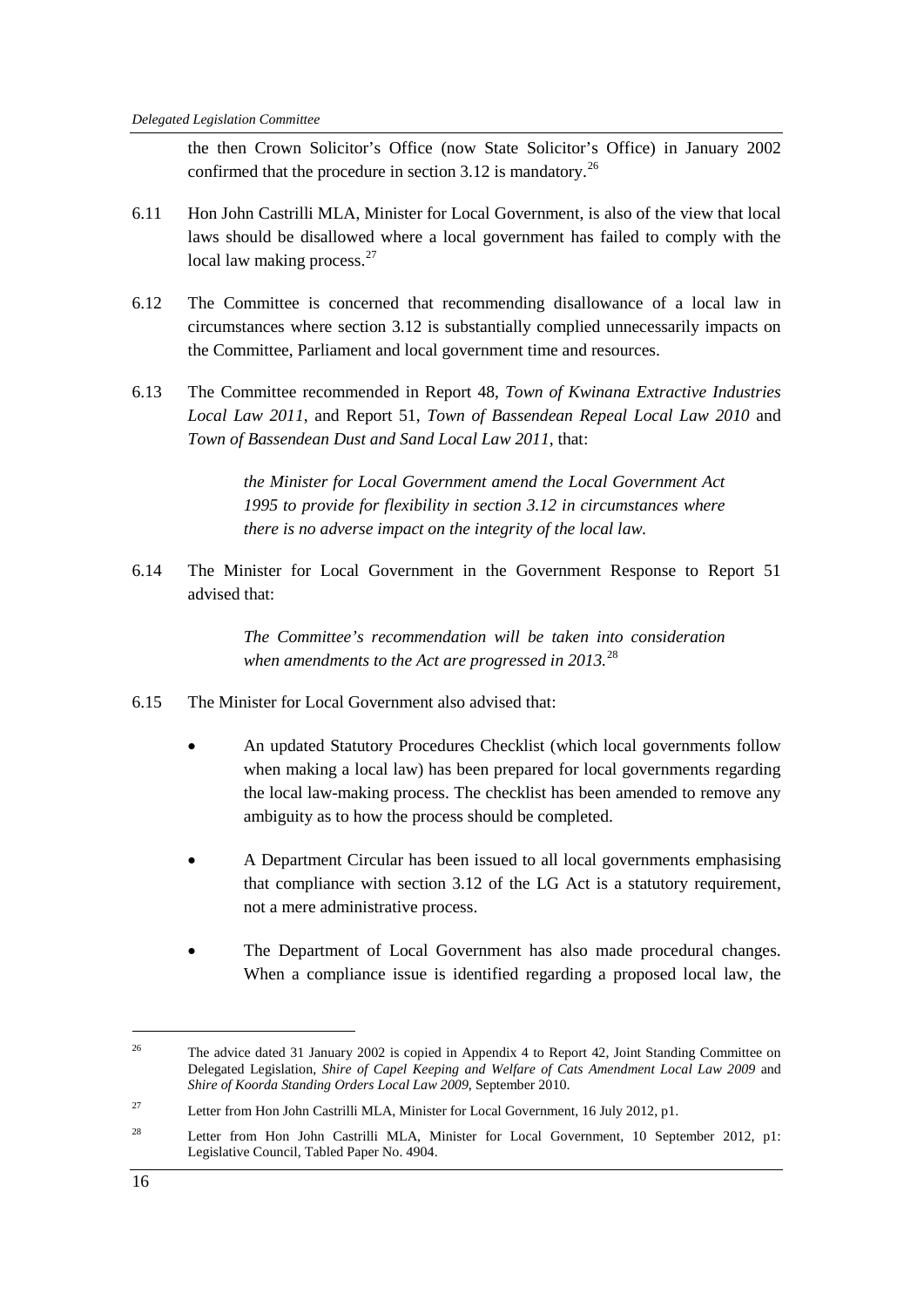department will advise the local government to restart the law-making process.[29](#page-24-0)

- 6.16 The Minister for Local Government expressed the view that the above changes will ensure that local governments comply with the law-making process and that potentially invalid laws are not gazetted. The Minister advised that he will continue to monitor this issue.  $30$
- 6.17 The Committee anticipates that these procedural changes will result in significantly fewer invalid local laws being referred. However, until section 3.12 of the LG Act is amended, the Committee has no choice but to continue to recommend disallowance of a local law which has not strictly followed section 3.12.
- 6.18 The onus of responsibility with respect to understanding and following the correct procedure set out in section 3.12 of the LG Act lies with local governments.
- 6.19 The Committee remains of the view that section 3.12 should still be amended as recommended in Reports 48 and 51.

#### **Activities on Thoroughfares and Public Places and Trading Local Laws**

- 6.20 The Committee took issue with clause 6.18 in the *City of Albany Activities on Thoroughfares and Public Places and Trading Local Law 2011.*
- 6.21 Clause 6.18 states:

#### *6.18 Obligations of permit holder*

- *(1) The permit holder for a facility* [defined as meaning an outdoor eating facility or establishment on any part of a public place but does not include such a facility or establishment on private land] *shall—*
	- *(a) ensure that the facility is conducted at all times in accordance with the provisions of this local law;*
	- *(b) ensure that the eating area is kept in a clean and tidy condition at all times;*
	- *(c) maintain the chairs, tables and other structures in the eating area in a good, clean and serviceable condition at all times;*

<span id="page-24-0"></span> $^{29}$  Ibid, pp1-2.

<span id="page-24-1"></span><sup>30</sup> Ibid, p2.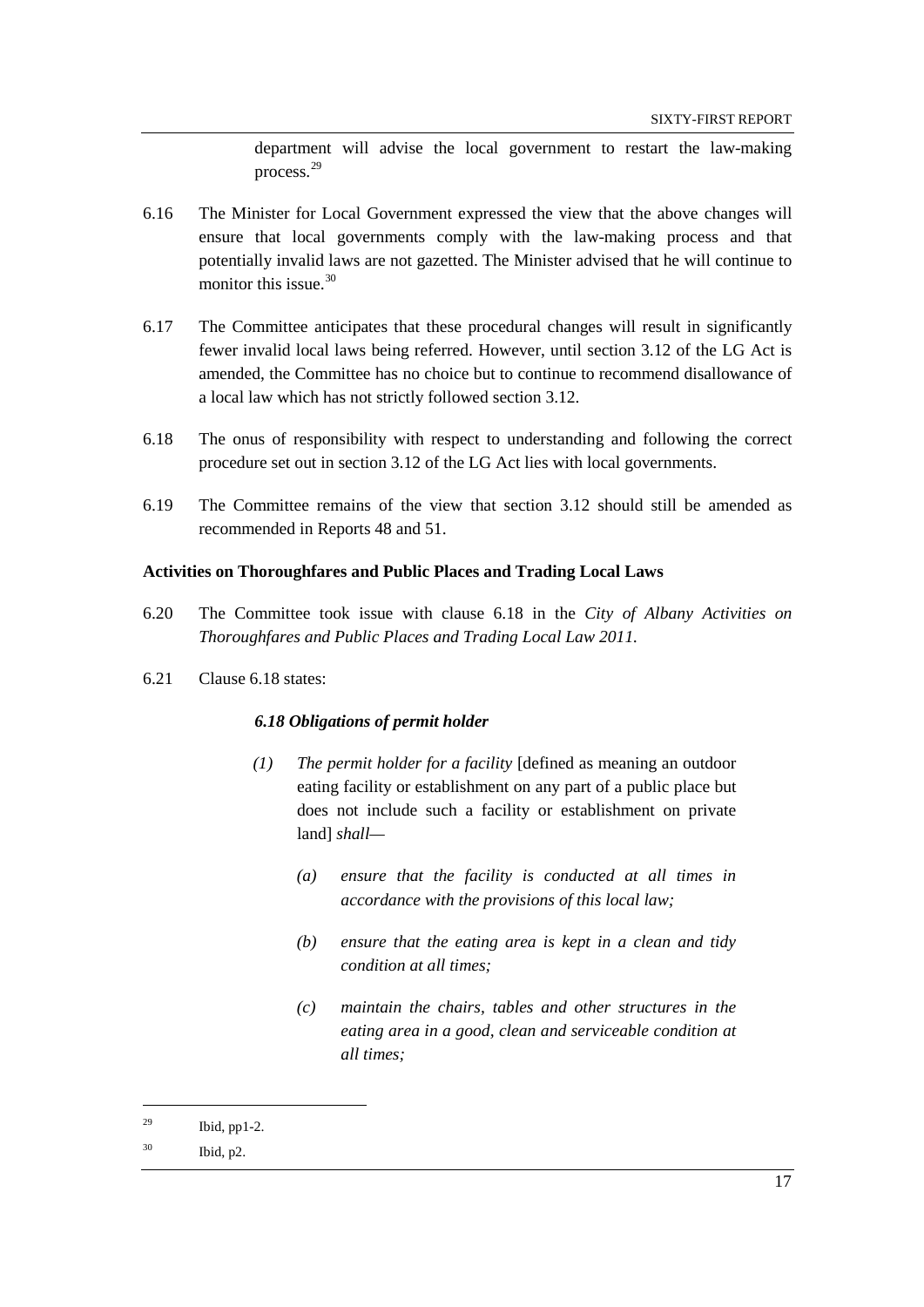- *(d) ensure a minimum width of 1.8 metres is kept clear for pedestrian access between 8.00 am and 6.00 pm each day or 0.8 metres at all other times;*
- *(e) define the eating area to the satisfaction of the local government;*
- *(f) be solely responsible for all and any costs associated with the removal, alteration, repair, reinstatement or reconstruction of any part of the public place arising from the conduct of the facility; and*
- *(g) be solely responsible for all rates and taxes levied upon the land occupied by the facility.* [Committee emphasis]
- 6.22 The Committee queried the reasonableness of 6.18(1)(g) that the permit holder '*shall be solely*' responsible for '*all*' rates and taxes levied upon what is a public place and not the eating facility owner's private land. This begged the question of whether the local government owns the footpath outside the premises. The '*owner*' has to pay for a permit, and then pay all rates and taxes, when the owner is only using the place on business days, not at all times.
- 6.23 Local government land is Crown land and not rateable. However, if it is leased, or a licence or permit is issued, then it can be rated pursuant to section 6.44(1) of the LG Act which states:

#### *6.44. Liability for rates or service charges*

- *(1) The owner for the time being of land on which a rate or service charge has been imposed is liable to pay the rate or service charge to the local government.*
- 6.24 Under section 6.44, the permit or lease holder or licensee becomes an '*owner*' and, because the footpath land is expressly rateable under the LG Act*,* the reference in (g) of the City's Local Law (and in many other local laws) is superfluous. The Committee discussed this with the Western Australian Local Government Association (**WALGA**) who responded:

*The Association agrees with the Committee's view on clause 6.18(1)(g) of the above Local Law, in relation to the operation of section 6.44 of the Local Government Act.*

*WALGA will raise awareness of this issue by informing its Local Laws Service members by provision of an InfoPage Circular.*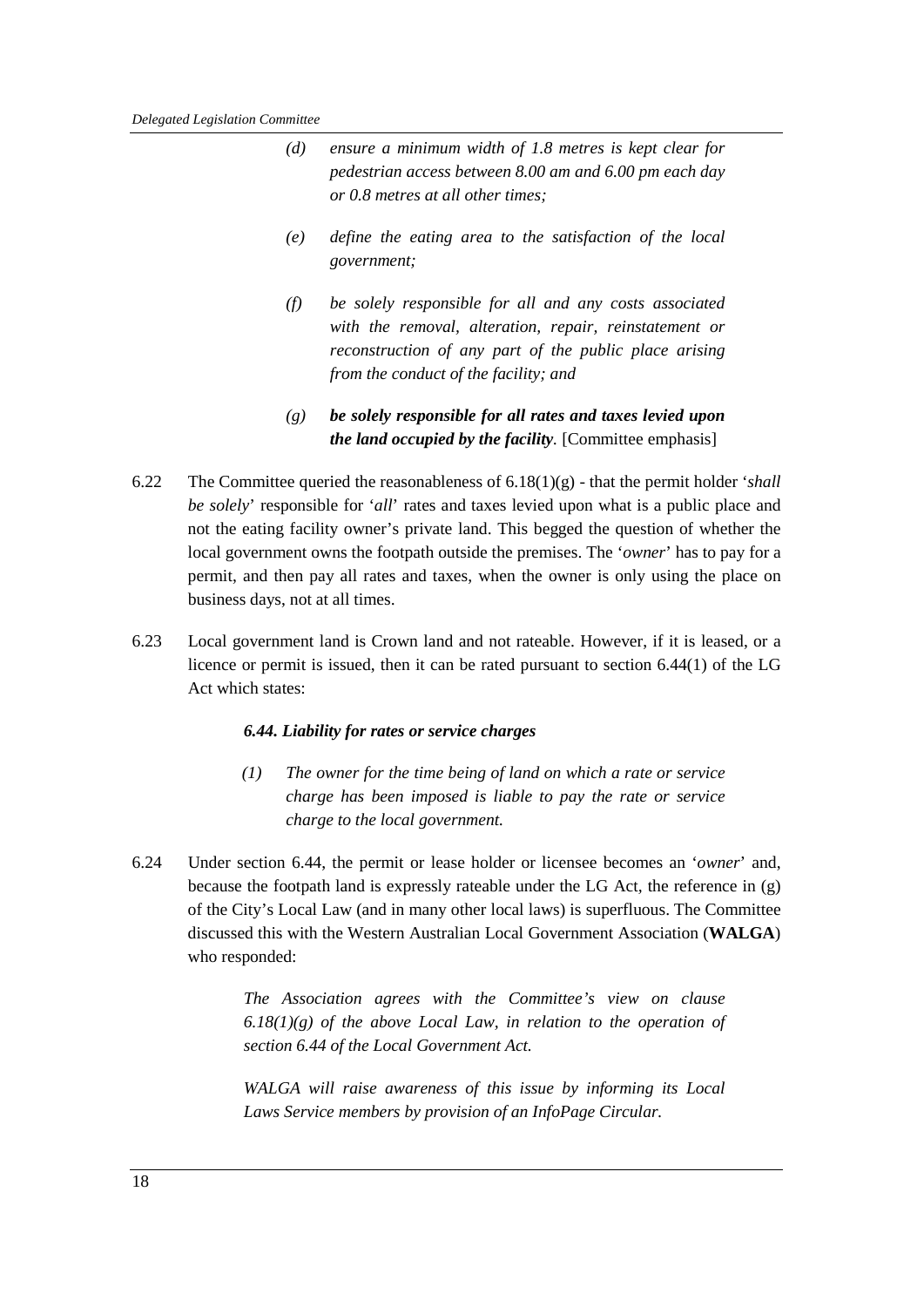*The necessary amendment to the model Activities in Thoroughfares and Public Places and Trading Local Law has been effected. The Local Laws Manual will be updated in the coming months, ensuring that all members have access to contemporary versions of this and other model and template Local Laws*. [31](#page-26-0)

#### **Standing Orders Local Laws**

- 6.25 The Committee took issue with declaration of due consideration and disclosure of interest clauses in standing orders local laws.
- 6.26 Clause 5.9 of the *City of Swan Standing Orders Local Laws 2010* provided:

#### *Declarations of Due Consideration*

*Any member who is not familiar with the substance of any report or minute or other information provided for consideration at a council or committee meeting is to declare that fact at the time declarations of due consideration are called for in the order of business at the meeting, or otherwise before the meeting considers the matter. In the event that any members makes such a declaration, the relevant matter is to be stood down for later consideration at that meeting so as to allow an opportunity for the member making the declaration to become familiar with the relevant report or minutes or other information. If the delay in consideration of the matter has not allowed sufficient time for the member to give due consideration to the matter, unless the member satisfies the presiding person that he or she can pass an informed vote, the member should leave the chamber before the matter is put to a vote*. [Committee emphasis]

- 6.27 The Committee was of the view that the better argument was that *'should*' in this local law conveyed a preference, set a standard of behaviour or indicated an obligation that the Councillor (member) leave the meeting.
- 6.28 The Committee took issue with clause 5.9 (and Part 13) of this local law on the basis that these clauses were an unreasonable exercise of the power to make these local laws provided in section 3.5 of the LG Act, were legislated for an improper purpose in suggesting how democratically elected councillor should behave and when they should leave a meeting, and were inconsistent with provisions in, and the scheme of, the LG Act.

<span id="page-26-0"></span><sup>&</sup>lt;sup>31</sup> Letter from Mr Ricky Burges, Chief Executive Officer, Western Australian Local Government Association, 12 June 2012.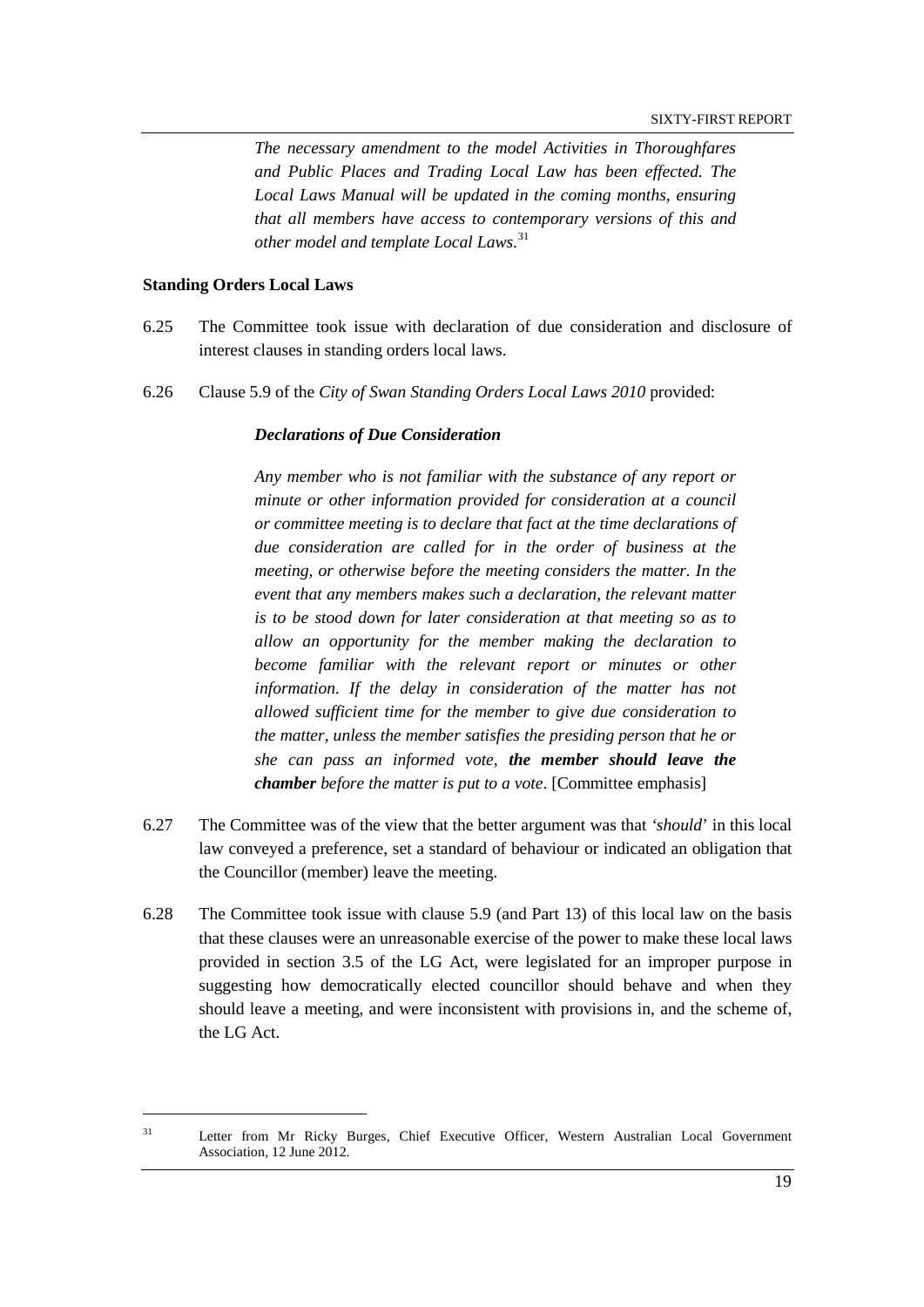- 6.29 The Committee noted that sections 2.7 and 2.10 of the LG Act prescribe the role of the democratically elected Council and Councillors and section 5.25(1)(h), which authorises the Governor to make regulations to exclude a person from a meeting '*whose conduct is not conductive to the proper conduct of the meetings*', implies that only the Governor can make law excluding persons from meeting. The LG Act contemplates Councillors being present and meetings and voting (subject to their disclosing any financial or proximity interest) and does not include any requirement on how they exercise that vote.
- 6.30 The Committee also noted that *Local Government (Rules of Conduct) Regulations 2007*, at regulation 3, prescribes general principles to guide member behaviour (expressly not rules of conduct) including that a council member should act with reasonable care and diligence, avoid damage to the reputation of the local government and base decisions on relevant and factually correct information.
- 6.31 The Committee takes particular issue with any clause in a local law prescribing when a democratically and validly elected Councillor should leave a meeting. A local law suggesting when a councillor should leave a meeting is contrary to the theory of democratic representative government upon which local government is based.
- 6.32 In the Committee's view, the principles in the LG Act and associated regulations do not authorise or contemplate local laws prescribing circumstances where a member should leave a meeting and not vote on a matter because the presiding member does not consider them informed.
- 6.33 This view is consistent with principles previously expressed by this Committee and its predecessor Committee. The Committee has long history of taking issue with any clause that prescribes when a Councillor shall leave a meeting, shall not take further part in a meeting or shall not vote at a meeting.<sup>[32](#page-27-0)</sup>
- 6.34 The Committee also took issue with Part 13 'Disclosure of interest affecting impartiality' of the *City of Swan Standing Orders Local Laws 2010* for reasons similar to those raised in relation to clause 5.9.
- 6.35 Part 13 of the local law repeats many requirements relating to disclosure of interest in the LG Act but provided further prescriptive '*guidance*' on the meeting disclosure process where an interest affecting impartiality arises, including stating when a Council member '*should*' leave the meeting room.

<span id="page-27-0"></span> <sup>32</sup> For example, see Joint Standing Committee on Delegated Legislation, Report 41, *Shire of Dardanup Standing Orders Local Law 2009*, August 2010; Report 38, *Issues of concern raised by the Committee between 1 May 2009 and 31 December 2009 with respect to Local Laws*, April 2010, pp10-13; Report 9, *Issues of concern raised by the Committee between December 20 2003 and June 30 2004 with respect to Local Laws*, August 2004, pp13 to 14; Report 8, *Issues of concern raised by the Committee between June 9 2003 and December 19 2003 with respect to Local Laws*, April 2004, pp3-4; and Report 4, *City of Perth Code of Conduct Local Law*, September 2002, pp18-32.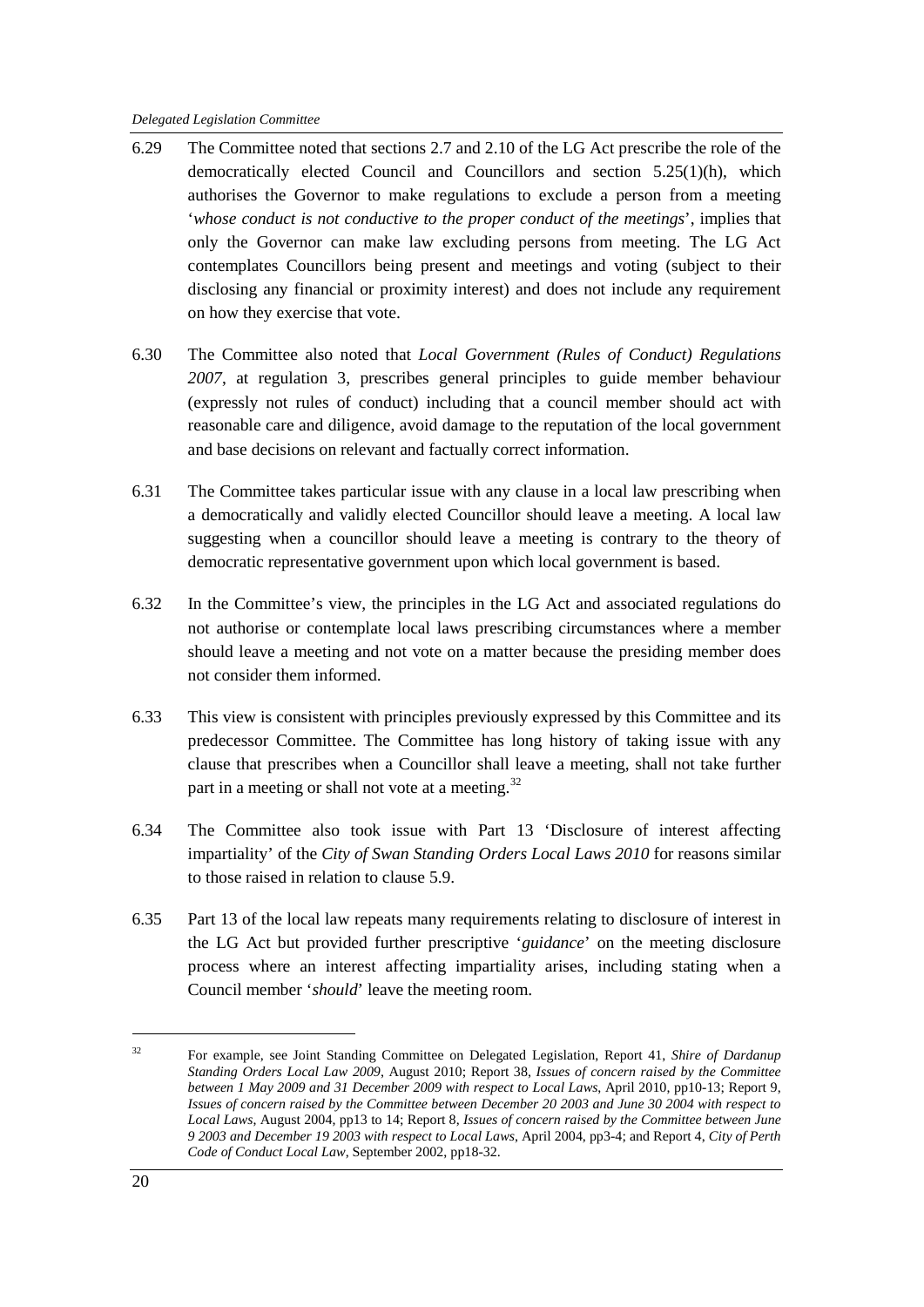- 6.36 The Committee considered the legislative scheme relating to member interests. Part 5, Division 6 of the LG Act deals with disclosure of financial interests and sections 5.67 to 5.69 prescribe the exceptions to the rule that a Council member who has financial or proximity interest in a matter (as defined in the LG Act) must not participate in meetings.
- 6.37 Further, the *Local Government (Rules of Conduct) Regulations 2007,* at regulation 11, provides procedures to be complied with when a Council member has an interest affecting impartiality (this regulation does not apply to a financial or proximity interest), including the requirement to disclose and give notice of the interest. It is relevant that the regulations do not suggest that a Council member who has such an interest affecting impartiality must or should leave a meeting.
- 6.38 The Committee is of the view that any law requiring or suggesting that a Council member leave a meeting, if considered appropriate for policy reasons, should be in the LG Act.
- 6.39 The Committee concluded that the *City of Swan Standing Orders Local Laws 2010* offended Committee terms of reference (a) and (f). At the Committee's request, the City of Swan provided an undertaking to delete clause 5.9 and Part 13 of the local law.
- 6.40 The Committee also took issue with clause 11.13 (Other Persons to Disclose Impartiality Interests) in the *Town of Cottesloe Standing Orders Local Law 2012*. This clause prescribed the disclosure requirements where a local government employee or member of a committee who is not the Mayor or a Councillor has an interest affecting impartiality.
- 6.41 The Committee considered the legislative context in which the clause operates including the LG Act, *Local Government (Rules of Conduct) Regulations 2007* (noted above) and the *Local Government (Administration) Regulations 1996*.
- 6.42 Regulation 34C of the *Local Government (Administration) Regulations 1996* mandates that particular requirements relating to employee interests affecting impartiality must be contained in a local government's Code of Conduct. The *Town of Cottesloe Code of Conduct*, at clause 2.3, prescribes the employee disclosure of interest requirements as required by regulation 34C, which clause 11.13 repeated. This gave these requirements the legislative force and enforceability of a local law.
- 6.43 The Committee is of the view regulation 34C of the *Local Government (Administration) Regulations 1996* implies that employee disclosure of interests requirements are be prescribed in a local government's code of conduct, and only in a code of conduct. When read in the context of the legislative scheme dealing with disclosure of interests, the legislators' decision to regulate employee's disclosure of interest in a code of conduct was considered and deliberate. In the Committee's view, clause 11.13 was not authorised or contemplated by the LG Act. This view is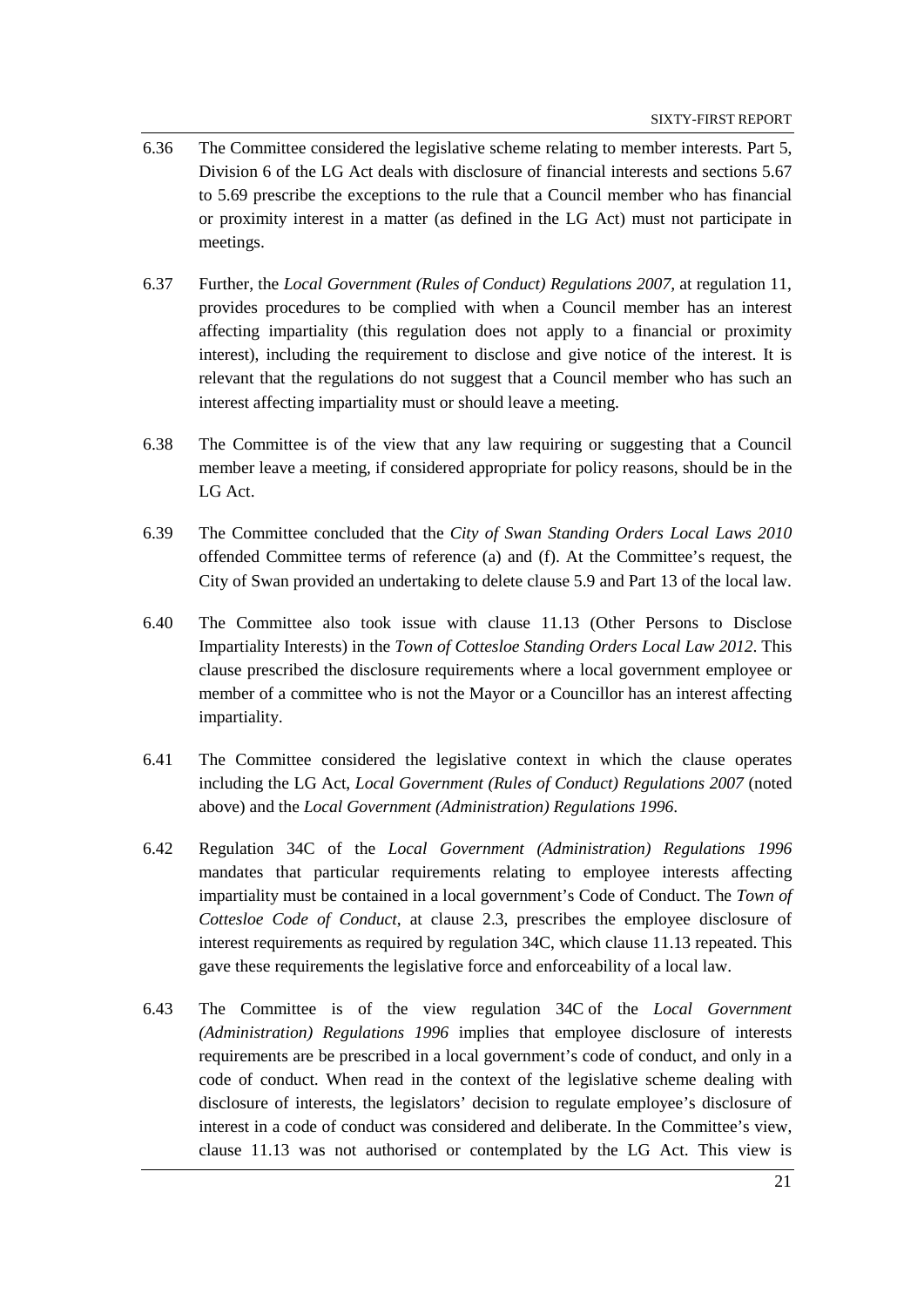consistent with the view expressed in Report 9, *Issues of concern raised by the Committee between December 20 2003 and June 30 2004 with respect to Local Laws*, where the previous Committee noted its objection to local governments incorporating their codes of conduct into their standing orders local law.<sup>[33](#page-29-0)</sup>

6.44 At the Committee's request, the Town of Cottesloe agreed to delete clause 11.13 from the *Town of Cottesloe Standing Orders Local Law 2012*.

#### **Airport Local Laws**

- 6.45 The Committee's scrutiny of the *City of Busselton Regional Airport Local Law 2012* provided the Committee with a unique opportunity to consider an airport local law.
- 6.46 The Committee took issue with clauses 2.2 (Requirement for a permit by flight training operators) and 4.4(3)(b) of this local law.
- 6.47 Clause 2.2 provided:
	- *(1) A flight training operator —*
		- *(a) must not, without a permit, use the Airport; and*
		- *(b) may use the Airport only in accordance with the terms and conditions of a permit. …*
	- $(3)$  *In this clause ...* 
		- *(b) the use of the Airport by a flight training operator includes the use of the Airport for landing or taking off purposes.*
- 6.48 The Committee considered the definition of '*use of the Airport*' vague and uncertain as it implied that a flight training operator permit may be required in circumstances other than when a flight training operator uses the Airport for the purpose of landing or taking off. The Committee was of the view that a clear and exhaustive definition of '*use of the Airport*' was required as this would clearly set out the scope of this clause which operates in a complex regulatory environment, which includes a number of Commonwealth aviation laws and regulation imposed by the Civil Aviation Safety Authority (**CASA**) and other aviation agencies. The Committee sought the advice of CASA, who agreed that the definition of '*use of the Airport*' in clause 2.2(3)(b) was '*not clear as it may mean something other than landing of taking off*'.[34](#page-29-1)

<span id="page-29-0"></span> <sup>33</sup> Joint Standing Committee on Delegated Legislation, Report 9, *Issues of concern raised by the Committee between December 20 2003 and June 30 2004 with respect to Local Laws*, August 2004, pp1-2.

<span id="page-29-1"></span><sup>&</sup>lt;sup>34</sup> Letter from Ms Carolyn Hutton, Manager, Corporate Relations Branch, Civil Aviation Safety Authority, 5 June 2012, p1.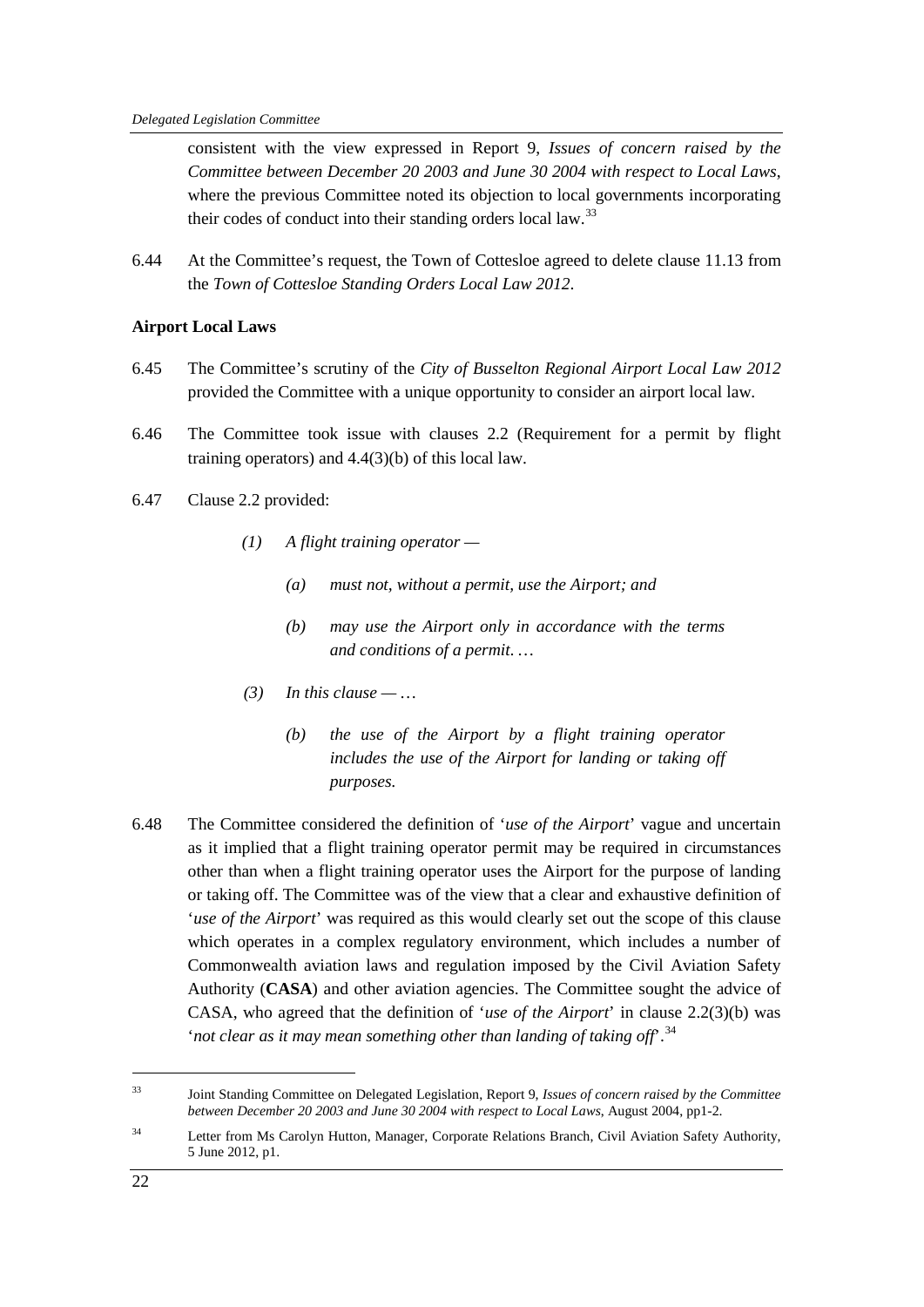6.49 At the Committee's request, the City of Busselton agreed to delete clause 2.2(3)(b) and insert:

> *The use of the Airport by a flight training operator means the use of the Airport for, or in relation to —*

- *(a) landing or taking off in an aircraft; or*
- *(b) flight training activities on the Airport Land.*
- 6.50 Clause 2(1)(b) also provides that a flight training operator '*may use the Airport only in accordance with terms and conditions of a* [local government] *permit*'. The Committee accepted the proposal from the City of Busselton to note in its Working Version of the local law the requirement that permit terms and conditions comply with Commonwealth aviation laws and regulation.
- 6.51 The Committee also took issue with clause 4.4(3)(b). Clause 4.4 (Animals) provided:<sup>[35](#page-30-0)</sup>
	- *(2) A person must not without prior written approval of the Airport Manager or an approved person—*
		- *(a) bring an animal to the Airport;*
		- *(b) permit an animal to stray into the Airport; or*
		- *(c) have an animal in his or her possession or control at the airport.*
	- *(3) Where there is a breach of subclause (2), or where an animal is otherwise found at the Airport, the Airport Manager or an authorised person —*
		- *(a) may, using reasonable means, capture and remove the animal for the Airport; and*
		- *(b) may, where the Airport Manager or authorised person considers that the animal is or may be a danger to persons or property, destroy the animal.*
- 6.52 The Committee considered that the power to destroy animals appeared to inconsistent with section 16 of the *Wildlife Conservation Act 1950* and also questioned the subclause providing the power to destroy an animal that represents a risk to any

<span id="page-30-0"></span> <sup>35</sup> This clause does not apply to guide dogs or animals being airfreighted.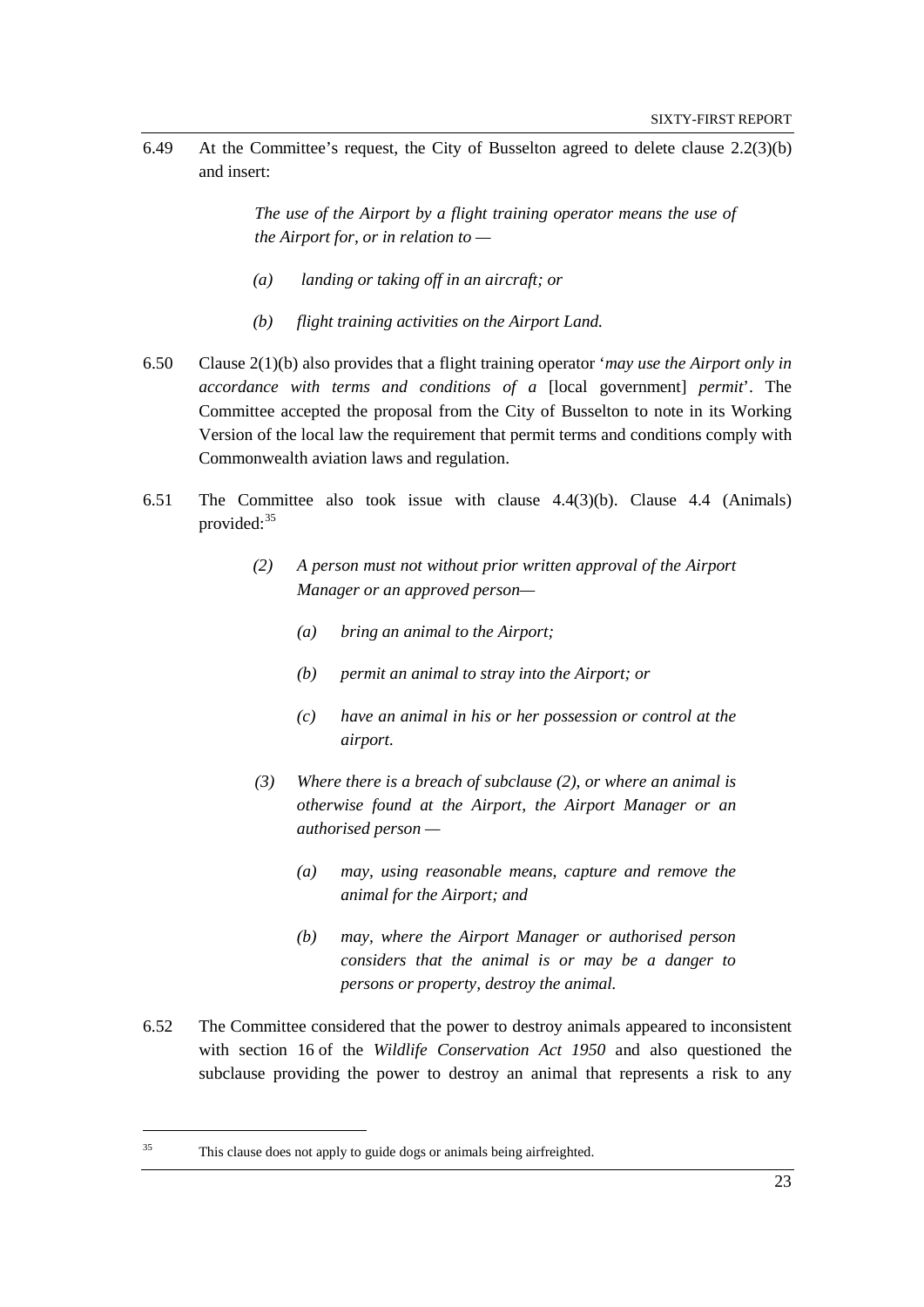property at the airport alone, without the requirement that this risk to property also represent a risk to persons.

- 6.53 Section 16 of the *Wildlife Conservation Act 1950* provides that it is an offence to kill '*protected fauna*' (essentially wildlife) unless under the authority of a licence issued under the Act.<sup>[36](#page-31-0)</sup> Airports liaise with Department of Environment and Conservation (**DEC**) officers to deal with wildlife risks and obtain DEC licences authorising the killing of wildlife under state  $law.^{37}$  $law.^{37}$  $law.^{37}$
- 6.54 Hon Bill Marmion MLA, Minister for Environment, advised the Committee that he agreed that clause 4.4(3) of the local law seemed to be in conflict with section 16 of the *Wildlife Conservation Act 1950*. The Minister for Environment was of the view that clause 4.4(3) was capable of being reconciled with the *Wildlife Conservation Act 1950* if the clause was amended to refer to the clause being subject to the licensing requirement in the *Wildlife Conservation Act 1950*. [38](#page-31-2)
- 6.55 The City of Busselton agreed to delete clause 4.4(3)(b) and insert a clause deleting the reference to property in the clause and stating that the authority to destroy the animal is subject to provisions in the *Wildlife Conservation Act 1950*.

# **Discretionary power of swimming pool managers and attendants**

- 6.56 In the reporting period the Committee came across two local laws that purported to give swimming pool managers and attendants a discretionary power to admit persons to the pool area in circumstances regarding:
	- minimum age of entry to a pool facility for children accompanied by an older person; and
	- persons suffering from any contagious, infectious or cutaneous disease or complaint, or being in an unclean condition; or under the apparent influence of alcohol, drugs or alcohol and drugs.
- 6.57 The two local laws were a deviation from the WALGA pro forma or template law which makes it mandatory for managers to refuse admission in these circumstances.

<span id="page-31-0"></span> <sup>36</sup> This offence is also subject to other exceptions noted in section 16 of the *Wildlife Conservation Act 1950* including when the Minister for Environment has declared that '*fauna*' (as defined in the Act) is not protected.

<span id="page-31-1"></span><sup>37</sup> DEC licences issued under regulation 4 of the *Wildlife Conservation Act 1950* authorise the taking (killing) of fauna in accordance with the conditions noted in the particular licence for the duration of the licence. Commonwealth regulation also deals with managing animal hazards at airports including the CASA *Advisory Circular Wildlife Hazard Management at Aerodromes* (July 2011) and CASA *Manual of Standards*. Clause 10.6 of the CASA *Advisory Circular Wildlife Hazard Management at Aerodromes* provides that '*Appropriate approval should be obtained from the relevant authorities before treatment*  [including culling] *commences. Personnel should be properly trained and qualified in the use of the treatment*'.

<span id="page-31-2"></span><sup>&</sup>lt;sup>38</sup> Letter from Hon Bill Marmion MLA, Minister for Environment, 17 July 2012, p1.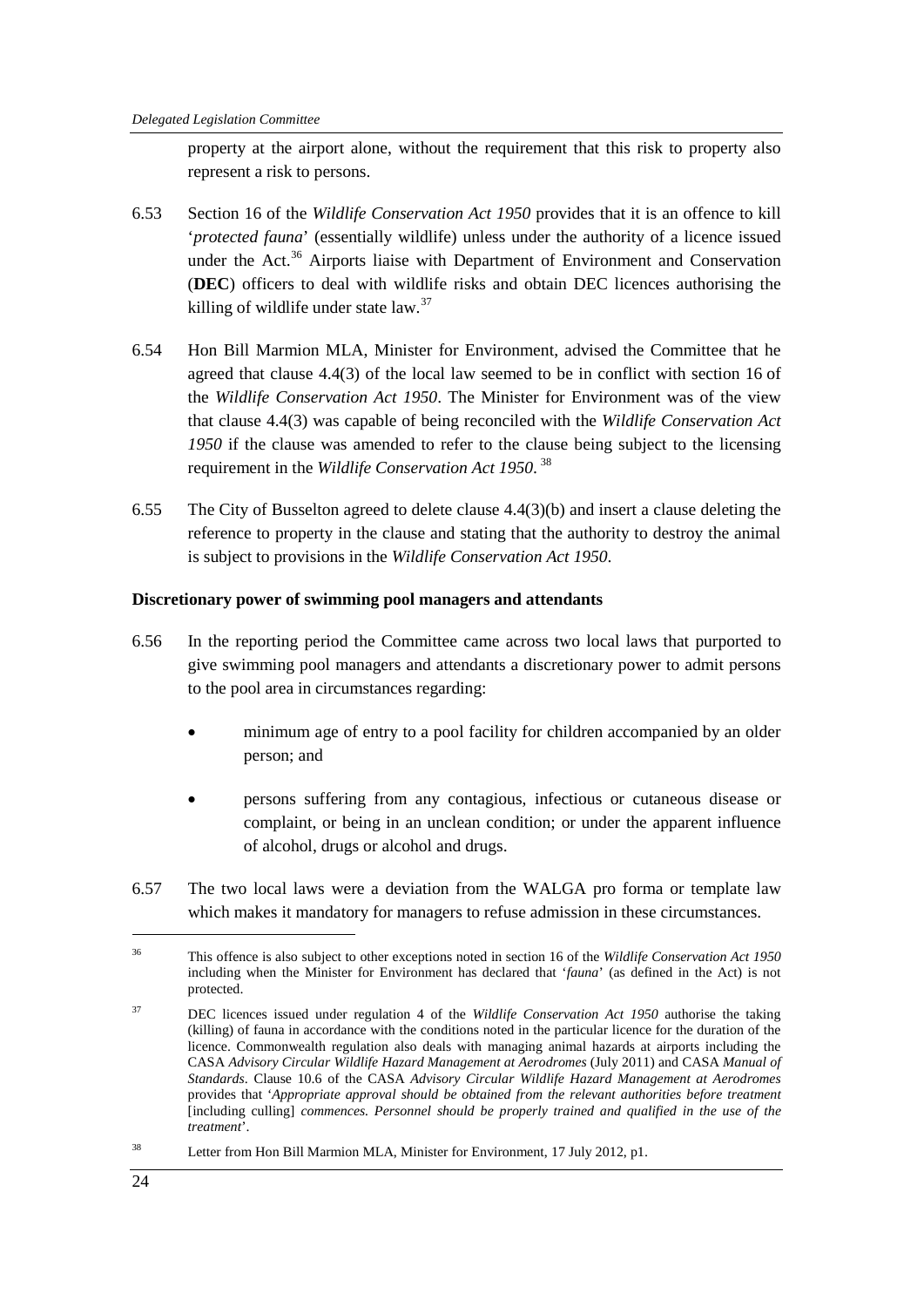6.58 The Committee noted that entry to pools is not covered in the *Health (Aquatic Facilities) Regulations 2007* but notably, such clauses conflict with the Department of Health's '*Code of practice for the design, operation, management and maintenance of aquatic facilities*', a Code adopted pursuant to regulation 6 of the *Health (Aquatic Facilities) Regulations 2007*. [39](#page-32-0) It states:

#### *7.9 MINIMUM ENTRY AGE*

*The operator of an aquatic facility shall ensure that children under 10 years of age are not permitted to enter the facility unless under the supervision of a person 16 years or older, in accordance with Guideline SU 1.11 – Parental Supervision - 1996 of the Pool Safety Guidelines. Waterslides are exempted from complying with 4.2 of this guideline.* [Committee emphasis]

- 6.59 Under the Code, a Manager lacks discretionary power to admit persons to a facility which would include the pool area for children who are under 10. The discretion is thus inconsistent with a Code which has been incorporated in *Health (Aquatic Facilities) Regulations 2007*.
- 6.60 Clauses which authorise discretion to admit persons suffering from a contagion or infection are another deviation from WALGA's pro forma. [40](#page-32-1) Such a clause is inconsistent with regulation 24 of the *Health (Aquatic Facilities) Regulations 2007* which states:

#### *Division 1 — Hygiene and use of facilities*

#### *24. Certain persons not to enter or use water body*

- *(1) A person must not enter or use, or attempt to enter or use, a water body of an aquatic facility if the person is —*
	- *(a) suffering from any gastrointestinal disease, skin infection or other disease that is communicable in an aquatic environment; or*
	- *(b) in an unclean condition; or*
	- *(c) wearing unclean clothes; or*

<span id="page-32-0"></span> <sup>39</sup> It states: '*(1) The Code is adopted to the extent to which it is applied by these regulations. (2) These regulations prevail over the provisions of the Code to the extent to which the provisions of the Code are inconsistent with these regulations*'*.*

<span id="page-32-1"></span><sup>40</sup> It states: '*When entry must be refused. 5.1 A Manager or an authorized person shall refuse admission to, may direct to leave or shall remove or cause to be removed from a pool area any person who – (a) in her or his opinion is - … (ii) suffering from any contagious, infectious or cutaneous disease or complaint, or is in an unclean condition; or (iii) under the influence of liquor or a prohibited drug*'.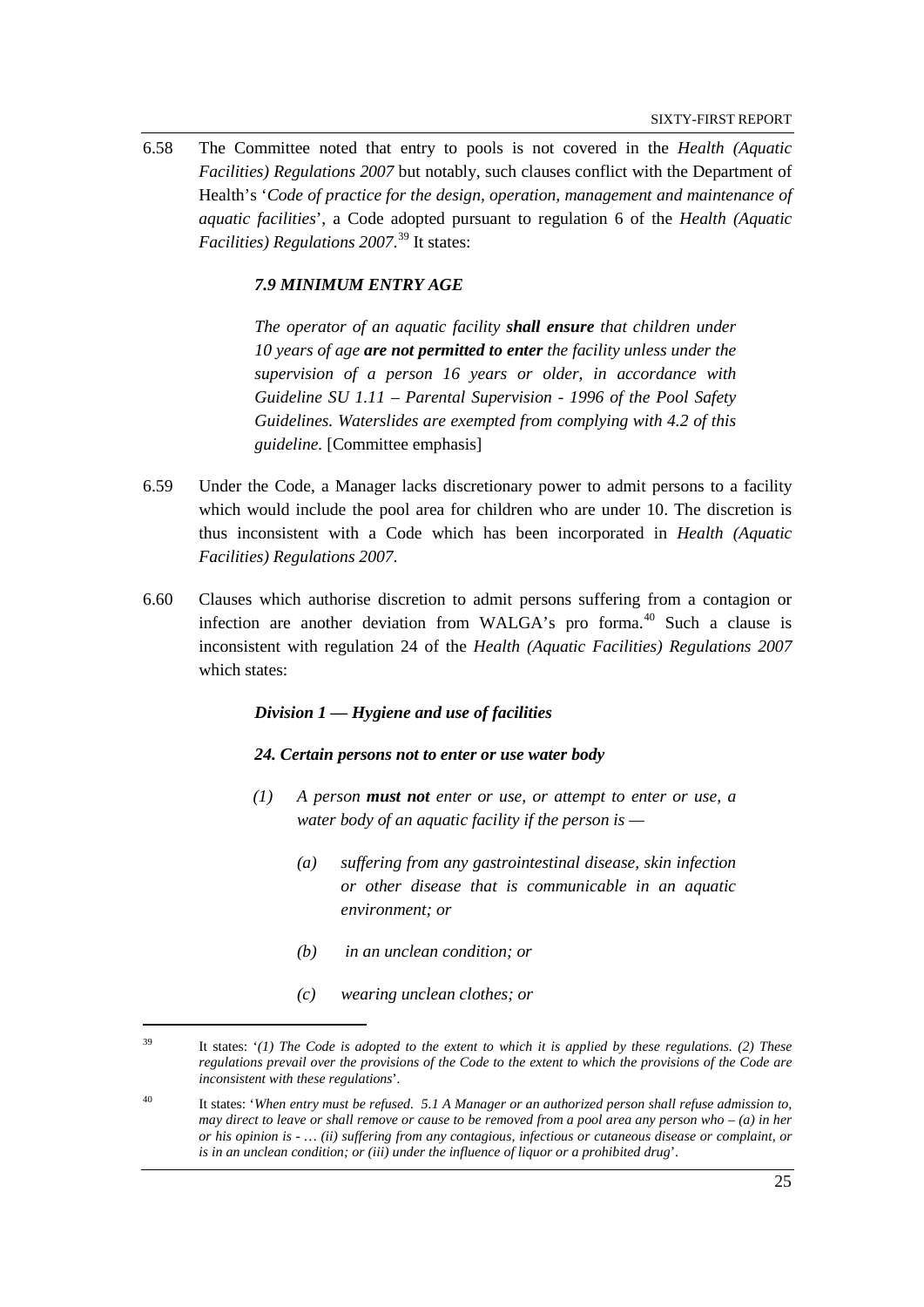# *(d) under the apparent influence of alcohol, drugs or alcohol and drugs;* [Committee emphasis]

- 6.61 '*Water body*' in these regulations means '*a spa pool, swimming pool, swimming bath, water slide, wave pool, and any other aquatic amenity or facility that is controlled or used by or in connection with any club, school, business, association or body corporate*.' Regulation 24 thus contemplates that persons with infections or contagions cannot enter either a facility (in this case a pool area) or the water whereas the clauses in the two local laws provided the Manager or Attendant with a discretionary power to admit such persons.
- 6.62 The Committee is of the view that such clauses are inconsistent with:
	- a Code which has been incorporated in *Health (Aquatic Facilities) Regulations 2007*; and
	- regulation 24 of the *Health (Aquatic Facilities) Regulations 2007*.
- 6.63 The Committee will continue to request local governments amend such clauses to remove the discretion.

#### **Local Laws' enacting formulae**

- 6.64 The Committee has observed a significant deviation from WALGA's pro forma laws in the way the enacting formula (called the 'preamble' by the Department of Local Government) is being drafted.
- 6.65 WALGA's pro forma laws contain an enacting formula in the following terms. The Committee has used a dog local law pro forma to illustrate the point:

*Under the powers conferred by the Dog Act 1976 and under all other powers enabling it, the Council of the [insert name of local government] resolved on [insert date] to make the following local law.* [Committee emphasis]

6.66 However, in three local governments' local laws in this reporting period, the Committee noted that the enacting formula uses the term '*adopt*' a local law rather than '*make*' a local law. Thus, for example:

> *Under the powers conferred by the Dog Act 1976, the Local Government Act 1995 and under all other powers enabling the local government, the City of Kalgoorlie-Boulder resolved on 8 October 2012 to adopt the following local law by an absolute majority resolution.*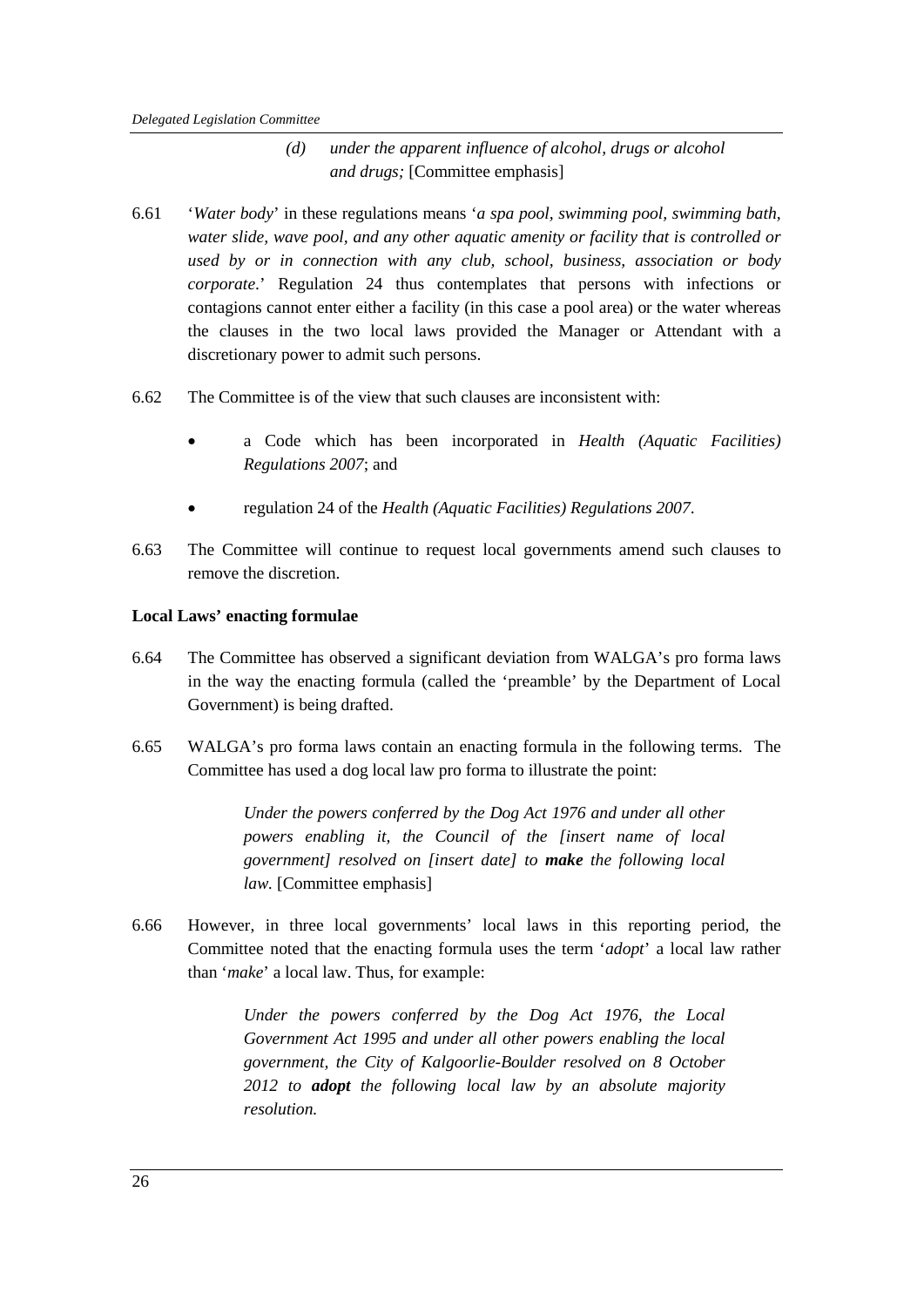- 6.67 The language of section 3.12 of the LG Act does not use the term '*adopt*' which has a particular meaning in other sections of the LG Act*.* [41](#page-34-0) The correct term is to '*make*' a local law.
- 6.68 In Report 8 the former Committee said:

*From time to time, the Committee encounters local laws that do not have enacting or concluding formulae. While this is not strictly fatal to the validity of the local law, the Committee considers that it is good drafting practice to include such formulae.*

6.69 In Report 23, the former Committee said of a drafting error in the enacting formula of the *Tamala Park Regional Council - Standing Orders Local Law 2006*:

> *The local law did not state the date the Council resolved to make the local law. The Committee wrote to the Council requesting that this error be corrected when the local law was next amended. The enacting formula does not form a part of local laws and has no effect on the meaning of local laws.*

- 6.70 The *Local Laws Local Government Operational Guidelines - Number 16 September 2006* makes it clear that the correct term is '*make*' a local law.
- 6.71 As stated above, the Committee has not taken issue with local governments' enacting formulae as it does not form a part of a local law and has no effect on the meaning. However, the Committee reiterates its view that it is clearly best drafting practice to use the language of section 3.12 rather than local council resolution language.
- 6.72 WALGA stated that it does not have a particular position on this matter, but agrees that the term '*make*' is more appropriate terminology.[42](#page-34-1) The Committee's preference is that local governments use the following example of an enacting formula contained in the *Local Laws Local Government Operational Guidelines - Number 16 September 2006* laws.

*Under the powers conferred by the Local Government Act 1995 and under all other powers, the Council of the Shire of Treetops resolved on 28 May 2006 to make the Shire of Treetops Repeal Local Law 2006.*[43](#page-34-2)

<span id="page-34-0"></span> <sup>41</sup> For example, in section 8(1)(a) which states '*Local laws may adopt codes etc. (1) A local law made under this Act may adopt the text of — (a) any model local law, or amendment to it, published under section 3.9*.'

<span id="page-34-1"></span><sup>42</sup> Electronic mail from Mr James McGovern, Manager Governance, Western Australian Local Government Association, 6 November 2012.

<span id="page-34-2"></span><sup>43</sup> The Department of Local Government, *Local Laws Local Government Operational Guidelines - Number 16 September 2006,* p5.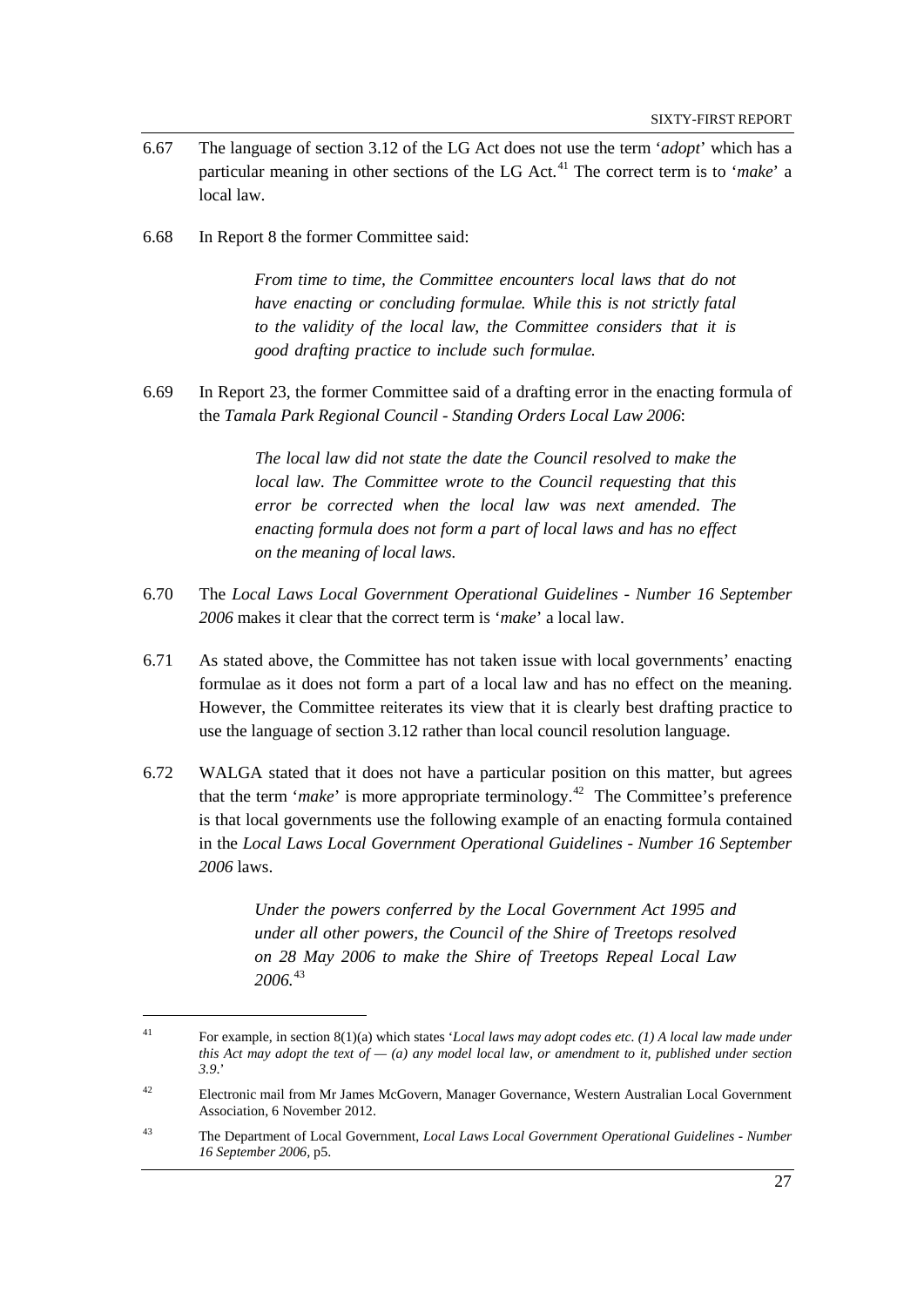6.73 Further, the Committee takes no issue with the enacting and concluding formulae in local laws referring to the '*Council of the City, Shire or Town*.' The Committee's previously stated view that local laws should use the term '*local government*' rather than '*City*', '*Shire*' or '*Town*' refers to the substantive text of the local law. It does not extend to the enacting and concluding formulae which should refer to the '*Council*'.

# **Local Laws Working Group**

6.74 The Local Laws Working Group, a group comprising of representatives from the Office of the Minister for Local Government, Department of Local Government, Local Government Managers' Association (Western Australia), WALGA, Department of Health, DEC and Committee members and staff, met on 13 March 2012. This forum provided an opportunity for participants to discuss local law issues of concern including issues commented on in this report.

# **7 STANDARDS**

- 7.1 The Committee remains concerned about the accessibility of standards published by Standards Australia adopted in delegated legislation. As noted in the Committee's *Annual Report 2011*, it is an important principle that people have a right to know the law that they are obliged to comply with.
- 7.2 Standards adopted in delegated legislation are not publicly accessible in the same way that Acts and regulations are readily accessible online at no cost to the public.
- 7.3 The Committee recommended in its *Annual Report 2011* that:

*The Government requires departments, agencies and local governments to advise on their internet site where standards called up in subsidiary legislation can be accessed at no cost.*

7.4 The Government Response to this recommendation was:

*The Government notes that Committee's recommendation and will consider the merit of its implementation.* [44](#page-35-1)

7.5 On the basis of the disappointing Government Response, the Committee re-affirms its recommendation and requests a determinative response to the following:

<span id="page-35-0"></span>**Recommendation 1: The Committee recommends that the Government requires departments, agencies and local governments to advise on their internet site where standards called up in subsidiary legislation can be accessed at no cost.**

<span id="page-35-1"></span> <sup>44</sup> Letter from Hon Colin Barnett MLA, Premier, undated: Legislative Council, Tabled Paper 4861.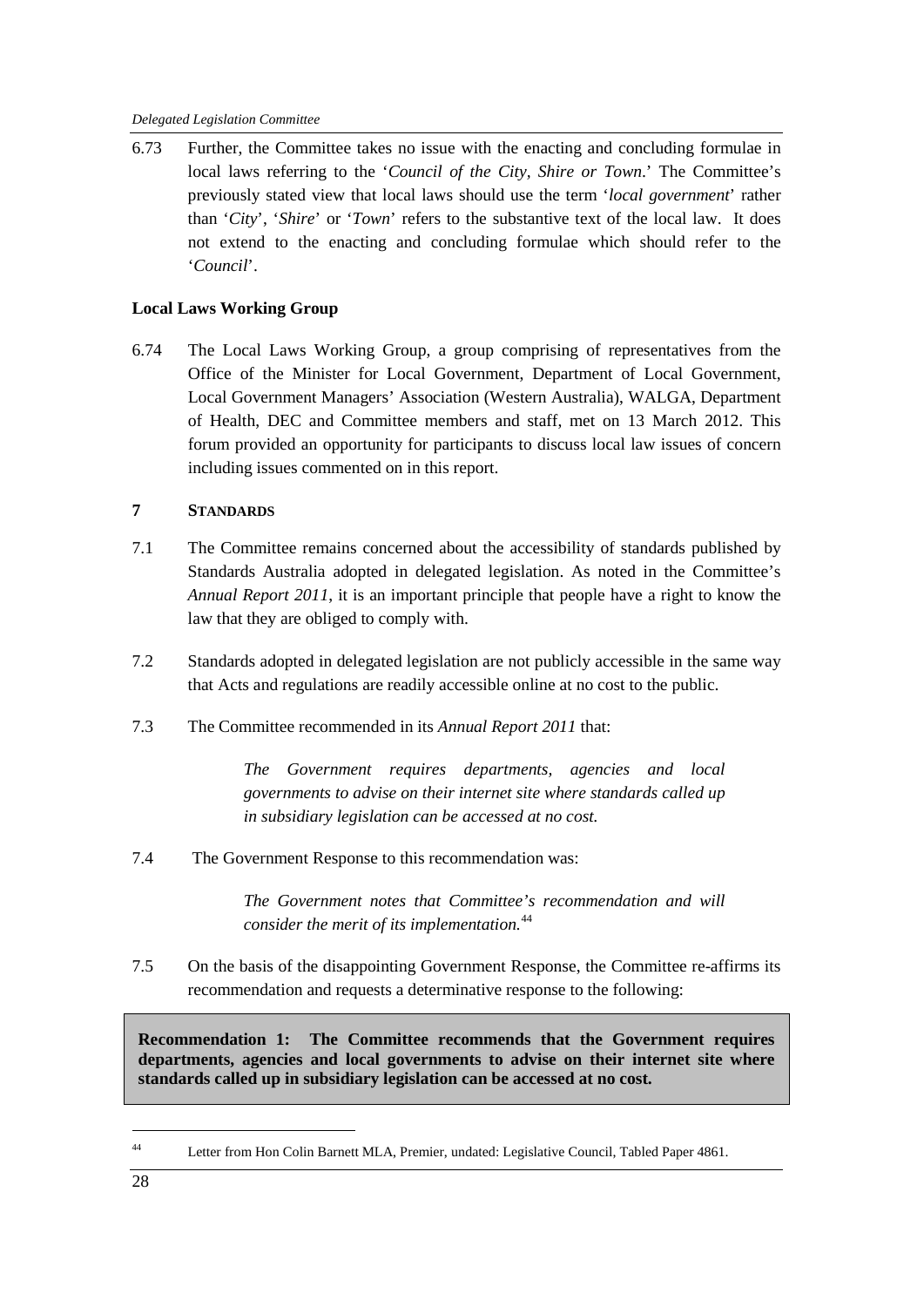- 7.6 The Committee often raises the issue of public access to standards with departments and local governments when writing to them about a particular instrument.
- 7.7 The Committee was pleased with the City of Cockburn's recent response that it would purchase copies of a standard adopted in a particular local law and make the standard available at its main administration building and at three public libraries.
- 7.8 The Committee expects departments and local governments to make standards adopted in local laws more accessible to the public, and to advise on their websites where adopted standards can be accessed at no cost.
- 7.9 It would also assist the Committee if departments and local governments advised the Committee in the Explanatory Memorandum provided with delegated legislation where standards adopted in the relevant delegated legislation can be accessed at no cost and if this information is provided on its website.

# **8 CONCLUSION**

- 8.1 In undertaking its function of scrutinising the large volume of delegated legislation within the time constraints imposed on it the Committee relies on the assistance provided by relevant Ministers, departments and local governments.
- 8.2 The Committee takes this opportunity to thank the Ministers, departments and local governments who provide assistance to the Committee.
- 8.3 The Committee appreciates the work performed by local governments who, often with limited resources, undertake the difficult challenge of drafting local laws, and the contribution of the Department of Local Government and WALGA in drafting local laws.
- 8.4 The Committee commends its report to the House.

**Mr Paul Miles MLA Chairman 15 November 2012**